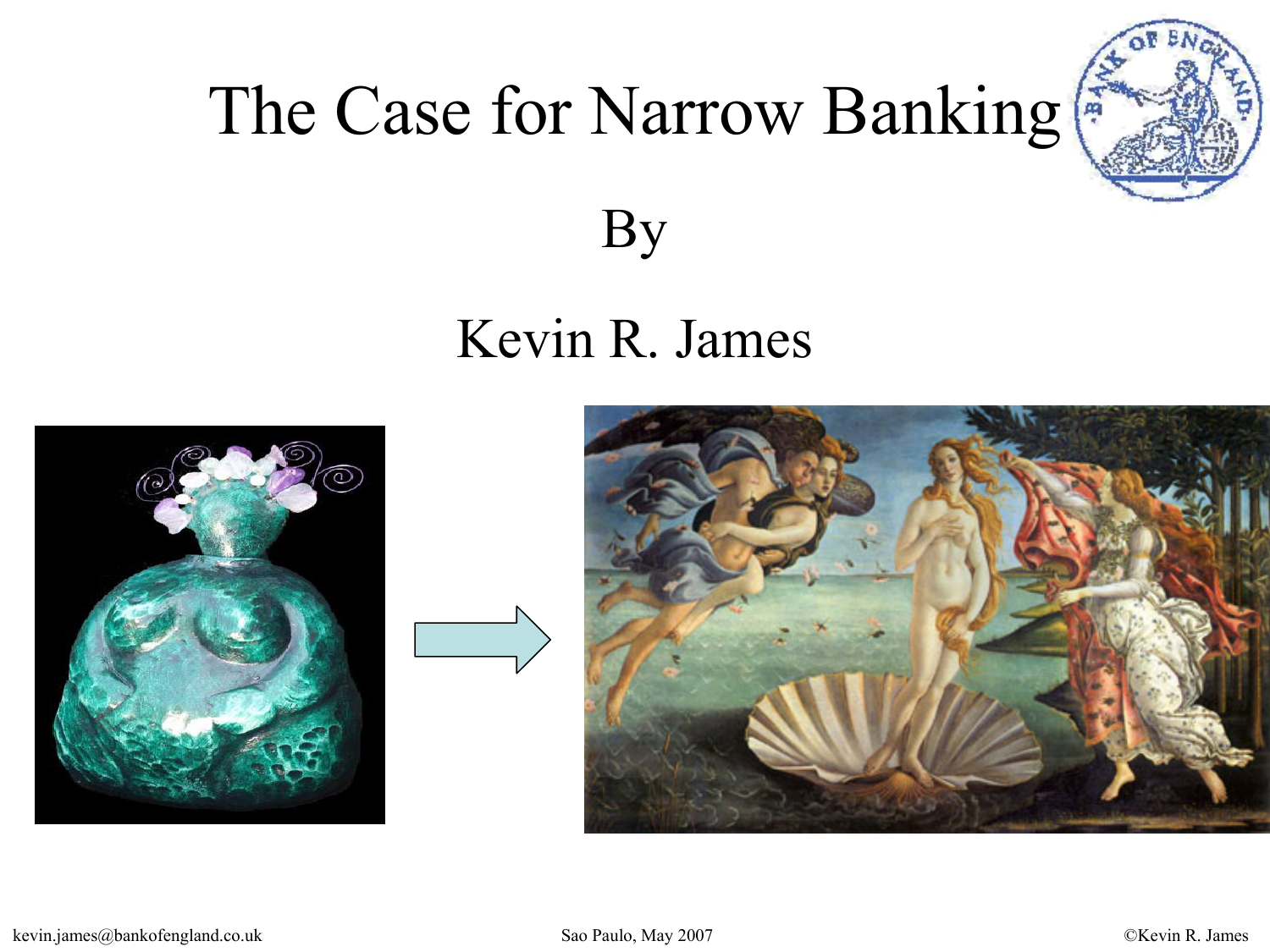

### **The Case for Narrow Banking**

The views I express in this presentation are my own, and do not necessarily represent those of the Bank of England. The Bank of England does not accept any liability for misleading or inaccurate information or omissions in the information provided.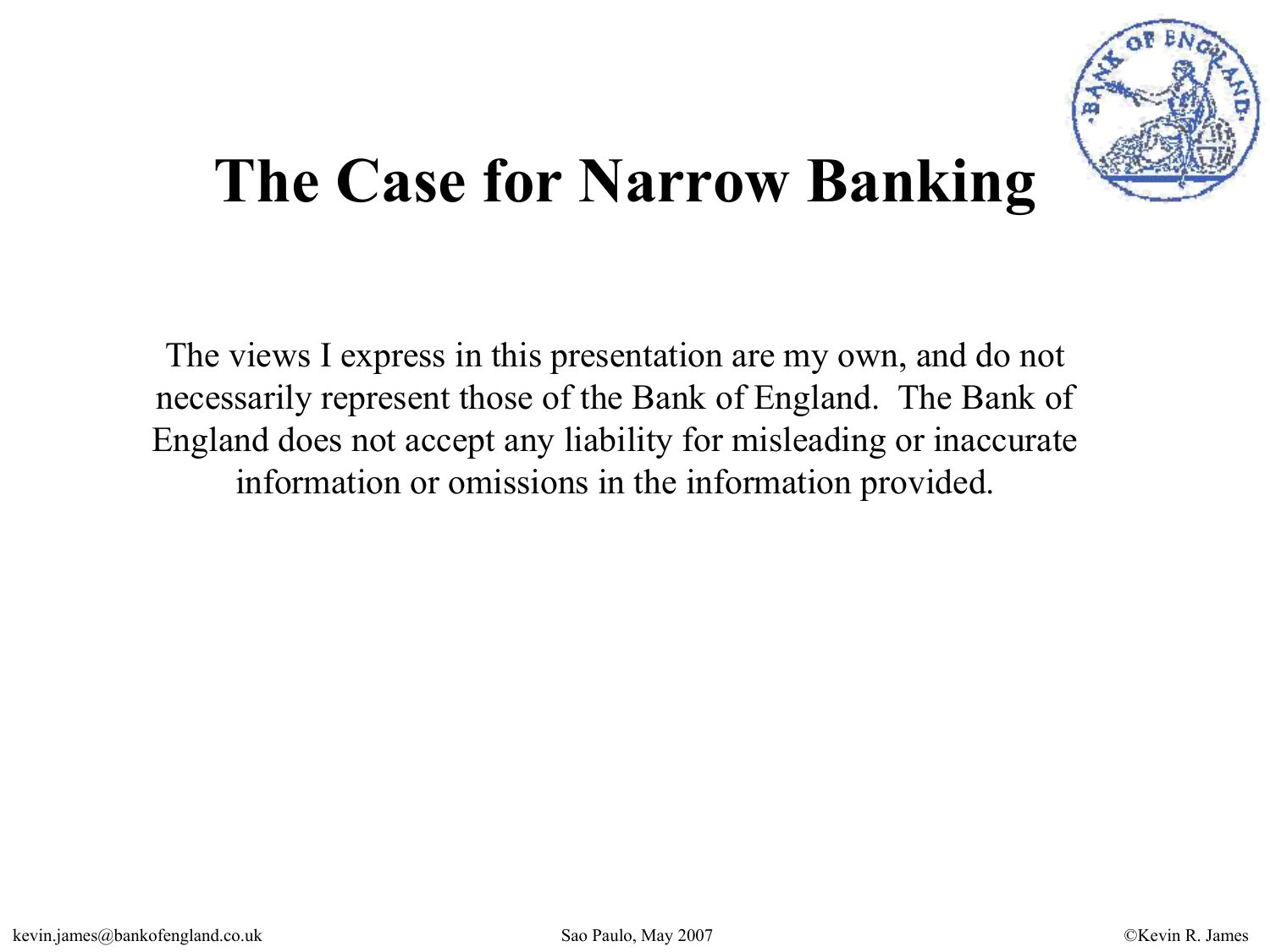### **I. The Problem with Banks**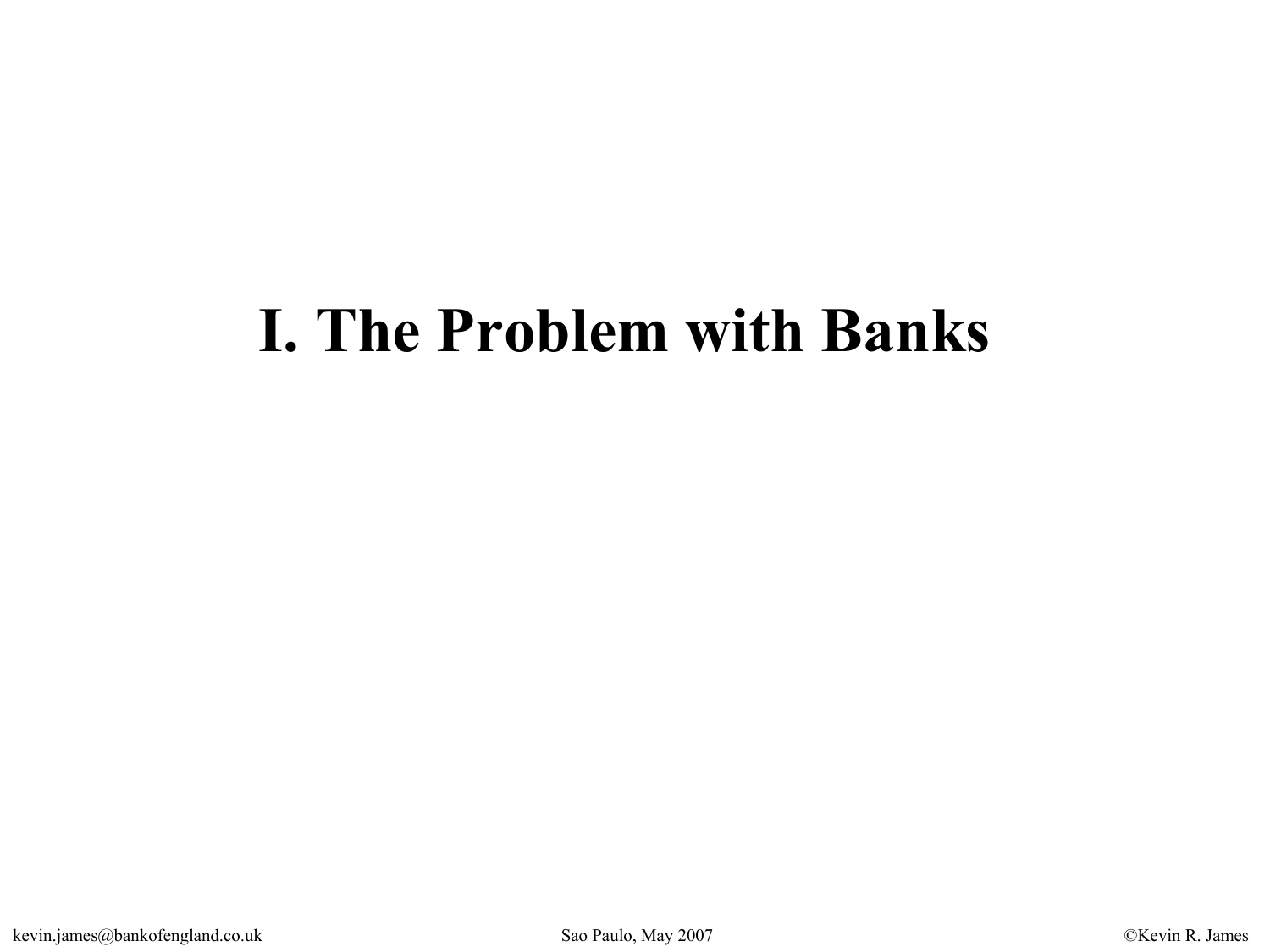### **What Are We Trying to Do?**

- Financial regulators (should) act to ensure that the real economy has access to the services that the financial sector provides
	- $\triangleright$  Money as a store of value
	- $\triangleright$  Raise and sustain investment
- **\*** Banks have traditionally been central to providing both services
- So we spend a lot of time attempting to keep the banking system stable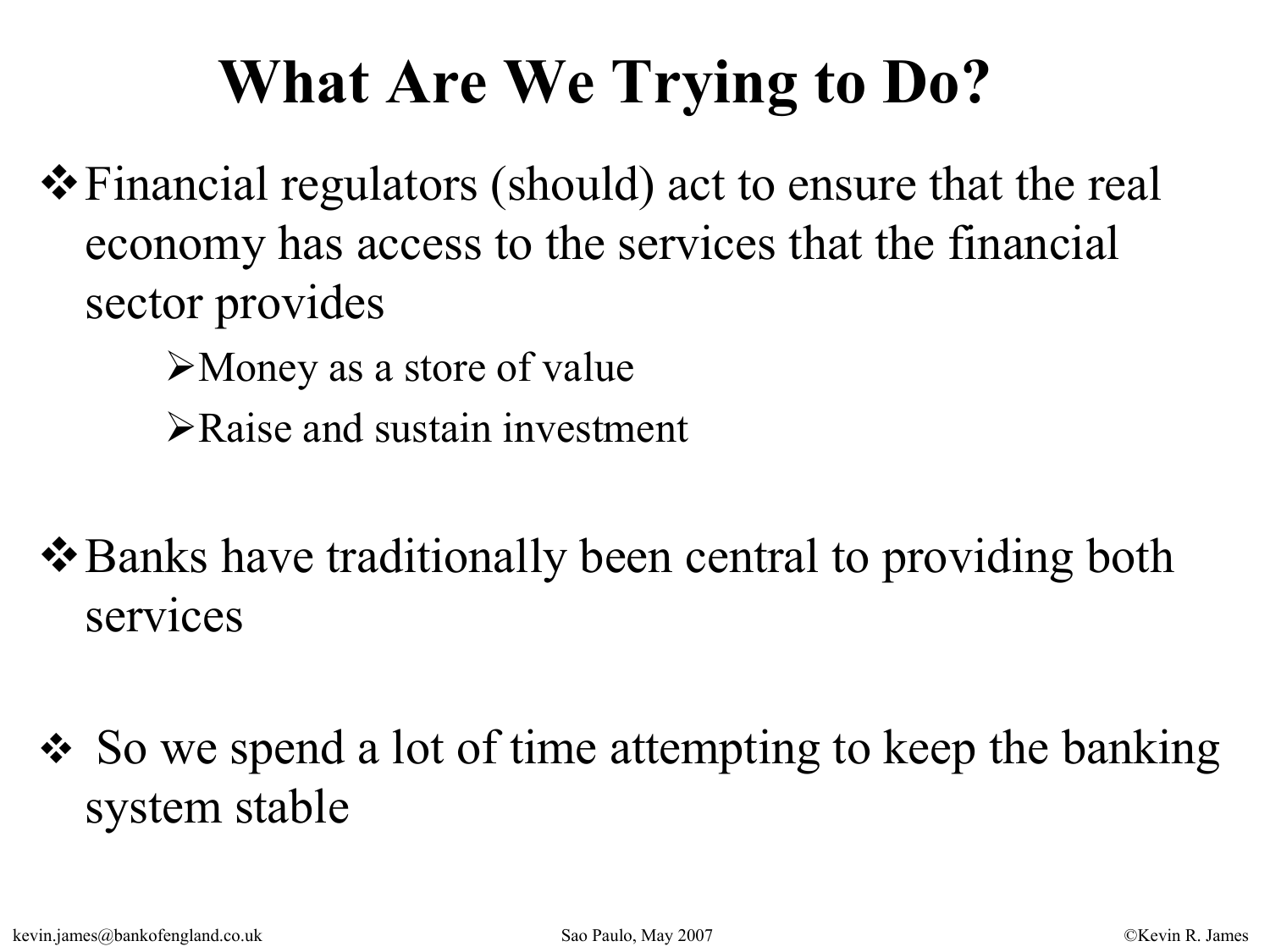### **The Cost of Failure**

#### **\*** If we fail and a banking/financial crisis does occur, the costs are huge

- − A country selected at random has an 8% (on average) chance of being in crisis
- − A crisis imposes an average loss of 9% of GDP
- − Poverty increases dramatically (Chen and Ravallion [2001])
- − Women and children suffer most (Atine and Walton [1999])

¾Source: Bordo, Eichengreen, Klingebiel, and Martinez-Peria [2001]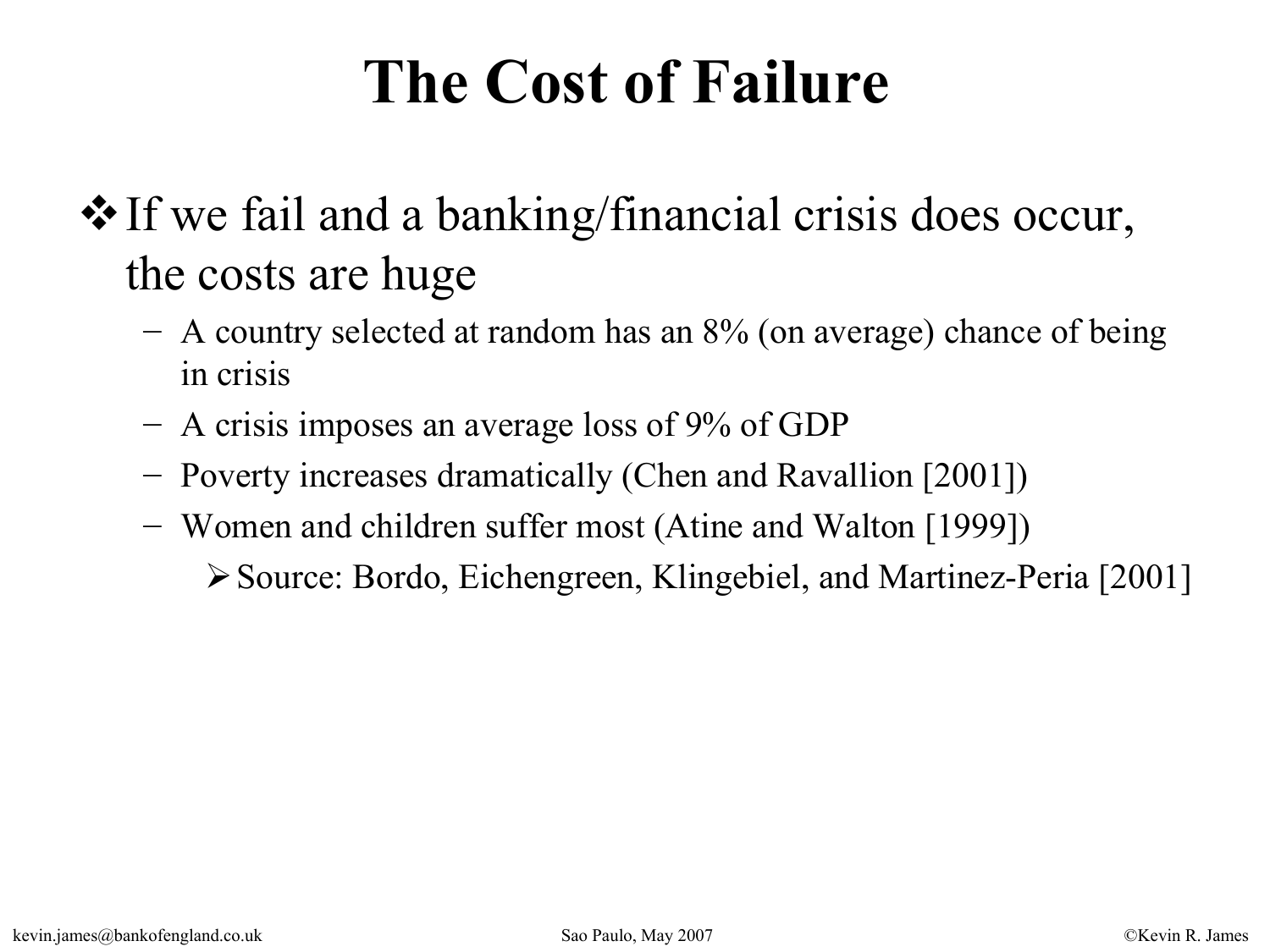### **The Problem With Banks**

- We supervise banks/financial systems because banks have strong private incentives to take bigger than efficient risks (as they gamble with depositor wealth)
- \* Regulators must then stop them from acting in their own self-interest
- We're not particularly good at that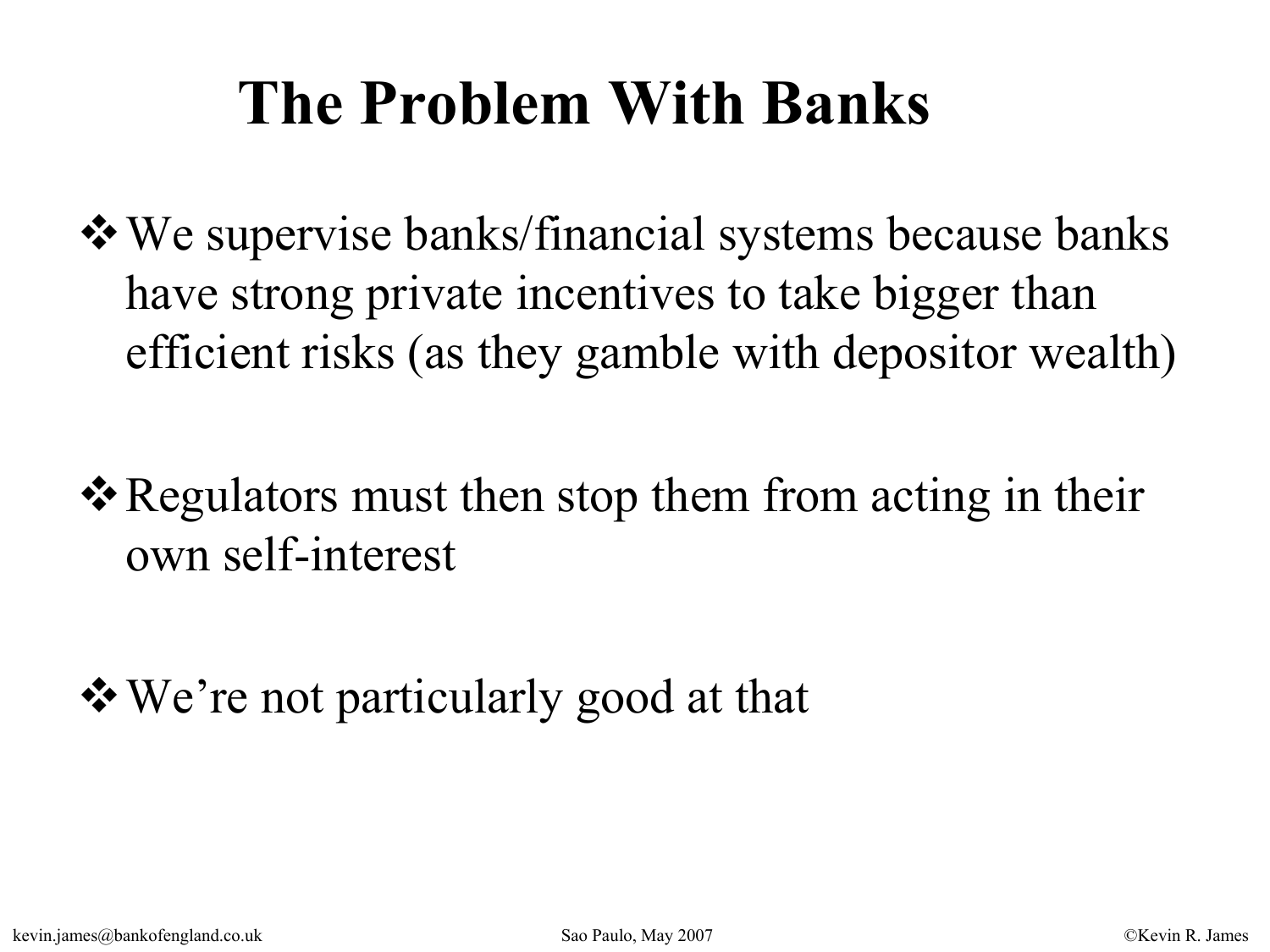## **Stop!**

\* Regulators can constrain banks in two ways:

- Hammer on the financial system
- Intrusive Supervision
- **❖ Neither method is very satisfactory**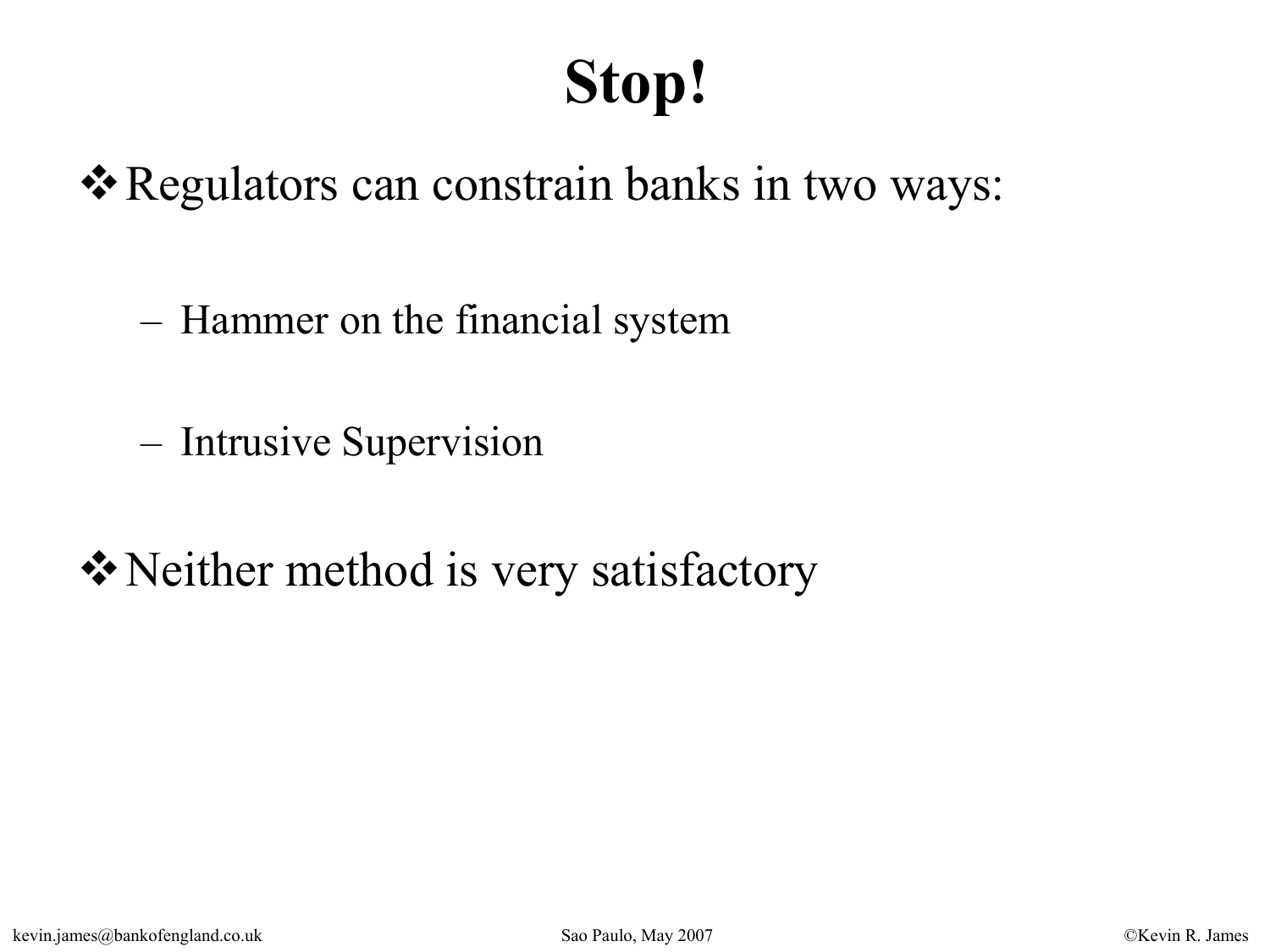### Hammer on the financial system

- $\triangle$  If the domestic financial market is very tightly controlled, then there is much less chance that currency mismatches/lending booms (etc.) will set in train events that lead to a crisis
- Regulating in this way will dramatically reduce the level of financial development…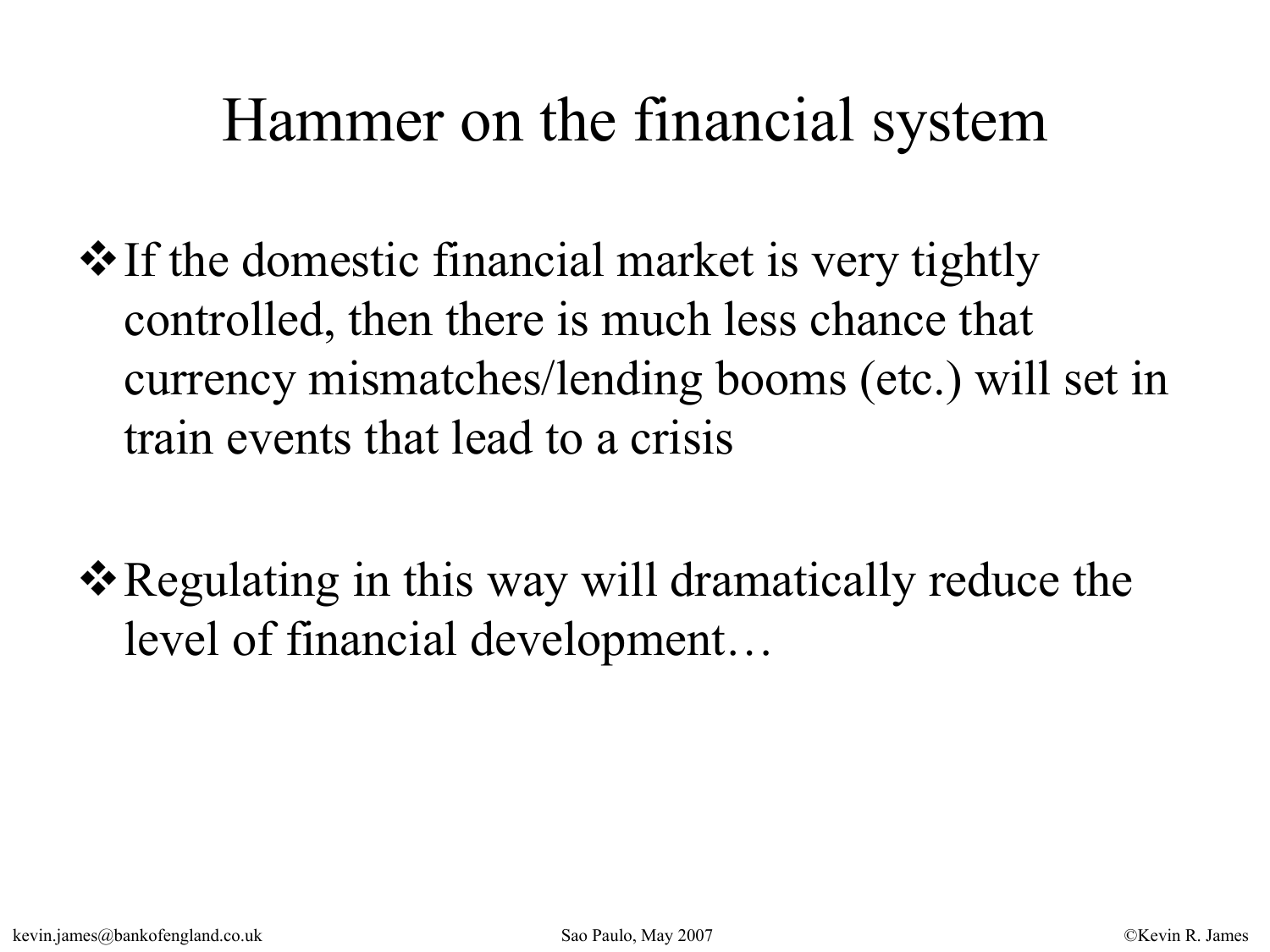- $\bullet$  ... Imposing massive costs on the economy
	- − Beck, Levine, and Loayza [2000] find that increasing the level of financial intermediary development enhance total factor productivity growth
		- − "Finance and the Sources of Growth", JFE
	- −– Bekaert, Harvey, and Lundblad [2003] find that equity market liberalization increases GDP growth by 1% over a 5 year period
		- − Columbia University Working Paper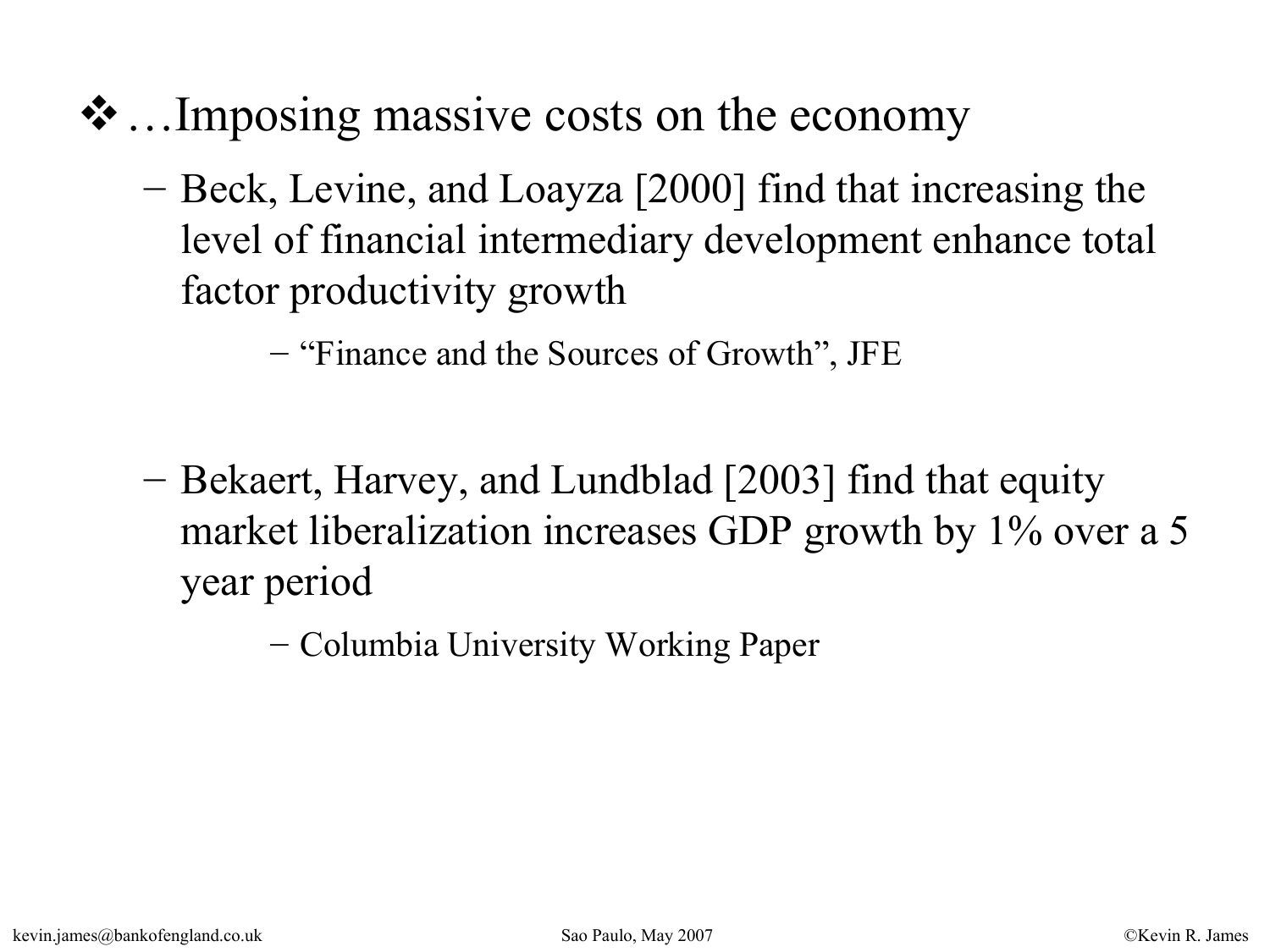### Intrusive Supervision

- Alternatively, one can let banks do what they want subject to close monitoring
- $\triangle$  The problems are obvious
	- Formal frameworks are highly imperfect (Basle I, Basel I.5, Basle II…)
	- Supervisors find it difficult to fully understand what is going on in a big bank
		- Deutche Bank is run as a single economic entity, but it consists of almost 2000 legal entities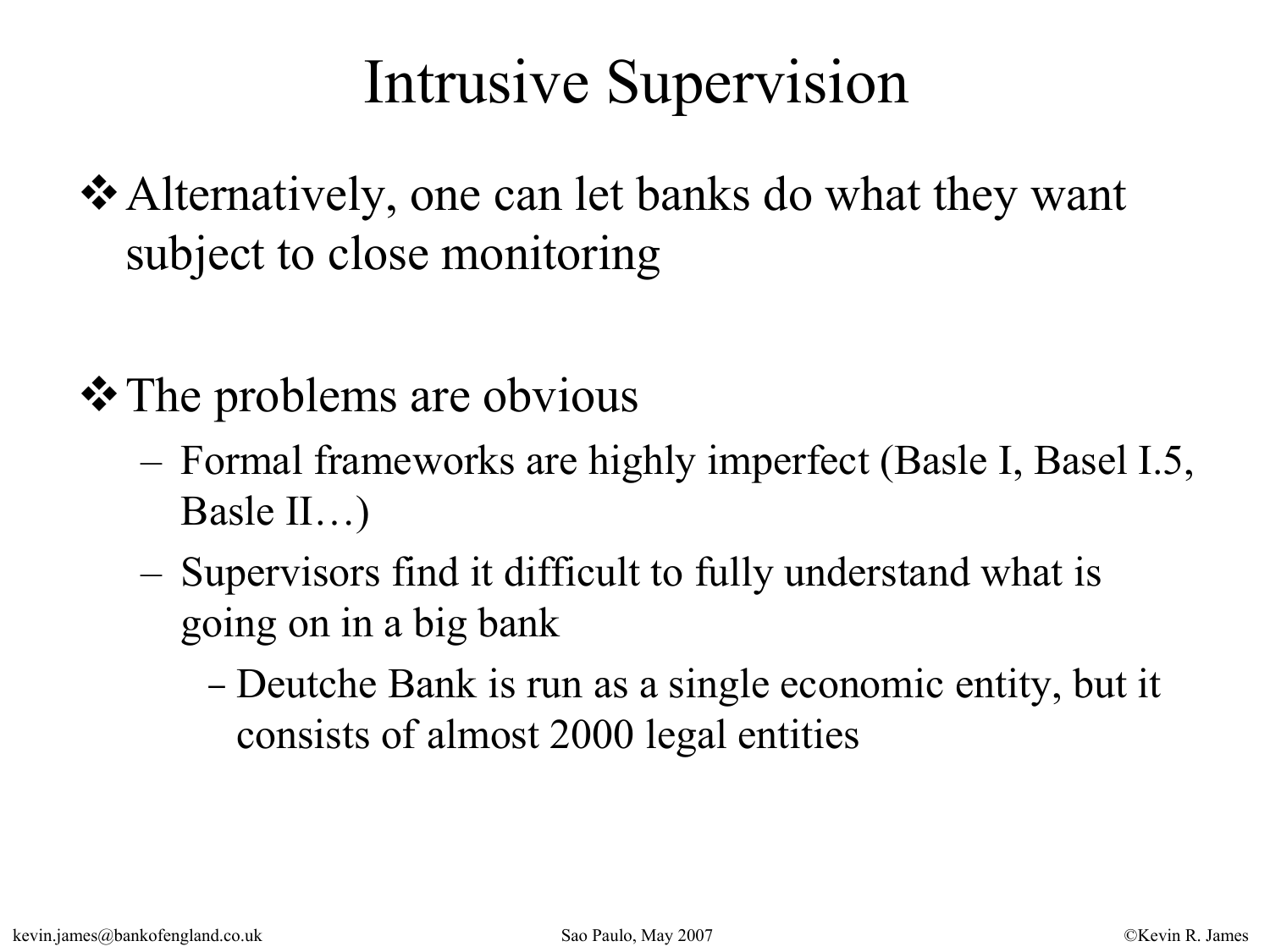#### $\triangle$  **Powerful regulators tend to screw up the system**

- Who supervises the supervisors?
- Barth, Caprio, and Levine [2005], *Rethinking Banking Regulation: 'Till Angels Govern*, Cambridge U Press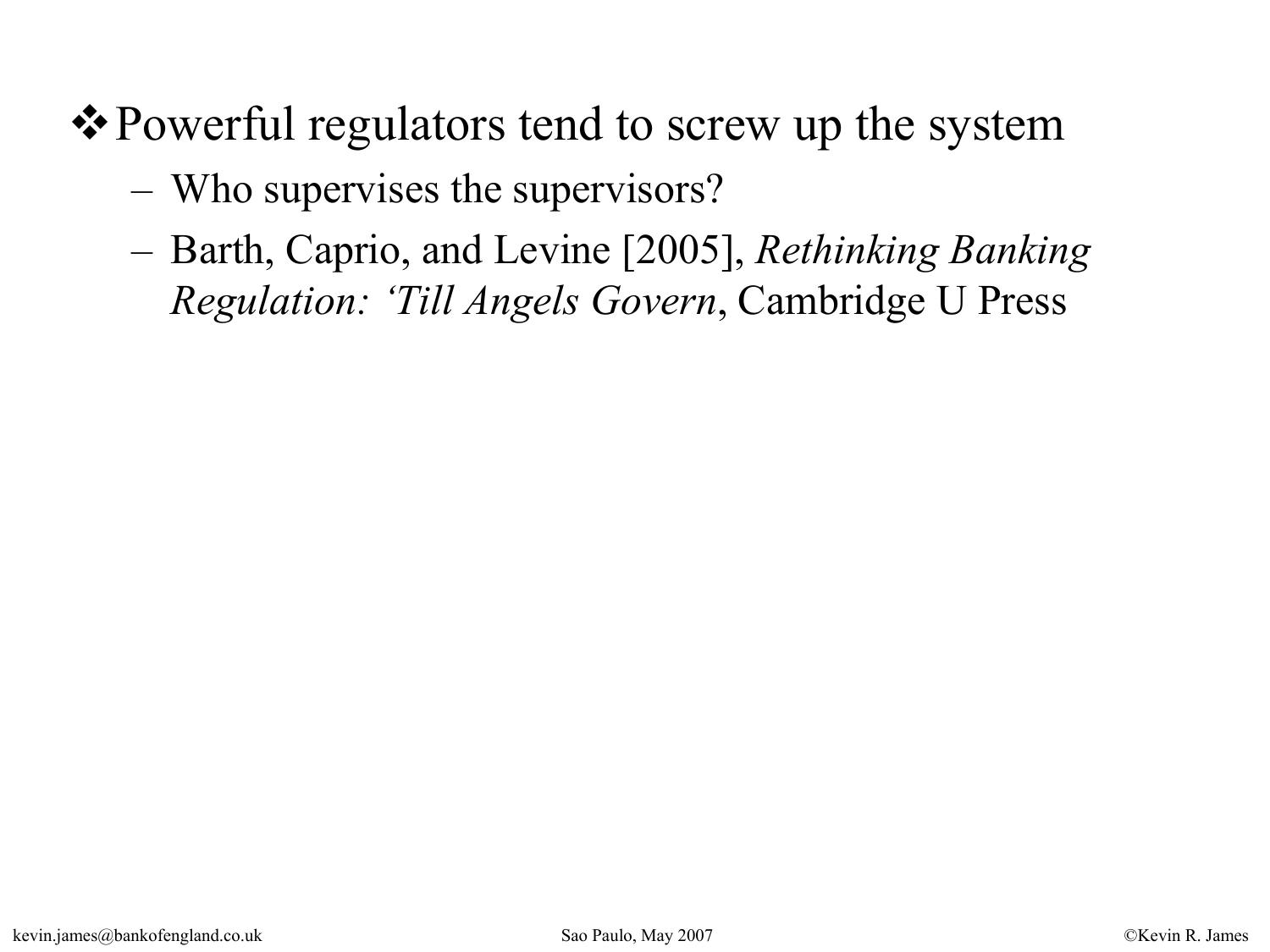## **II. Mu!**

Student: Does a dog have a Buddha nature?

Teacher: Mu!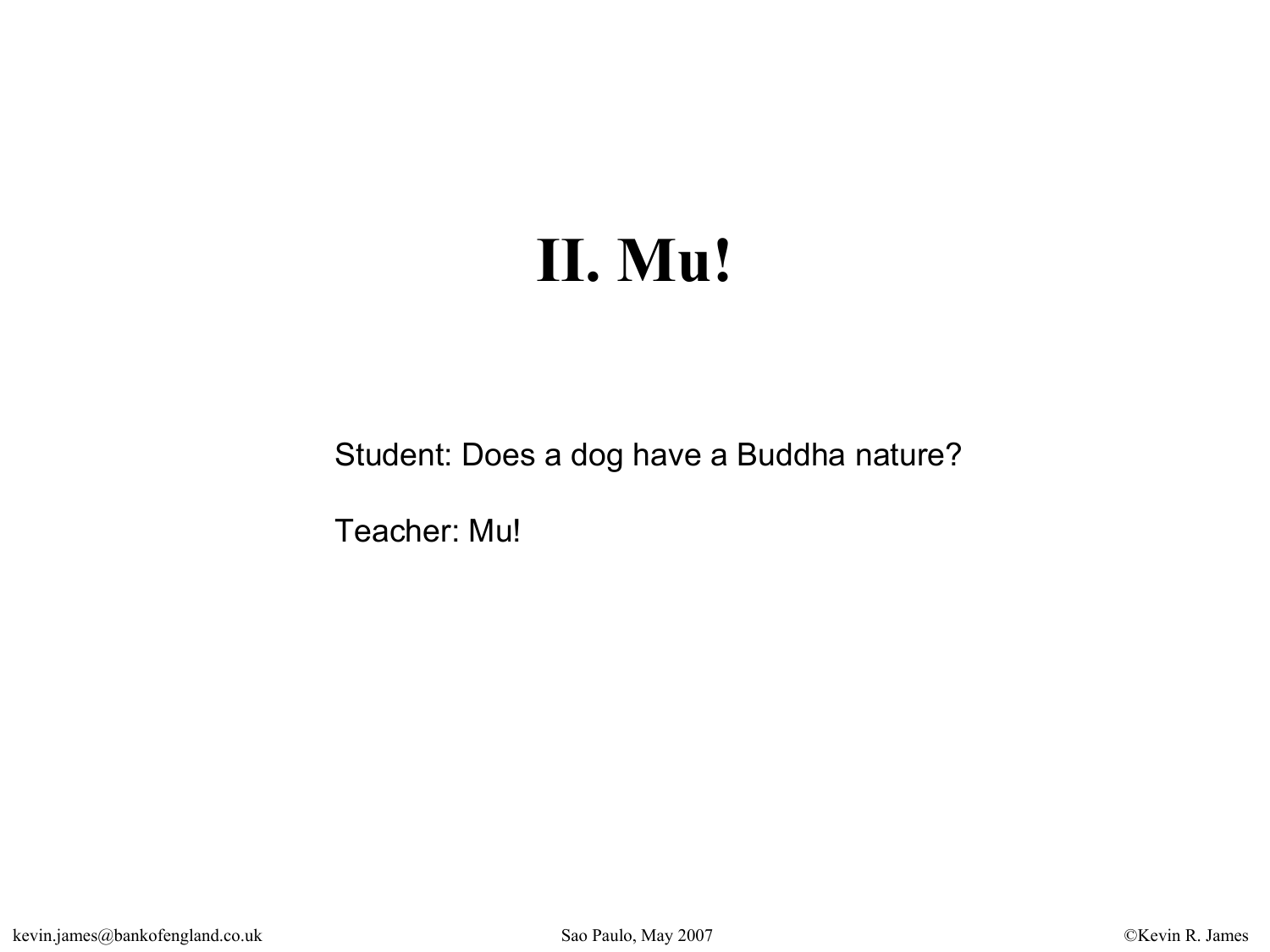### **If you can't get there from here…**

- Question: How can we *efficiently* and *effectively* regulate banks subject to strong moral hazard incentives?
- ❖ Answer: we can't.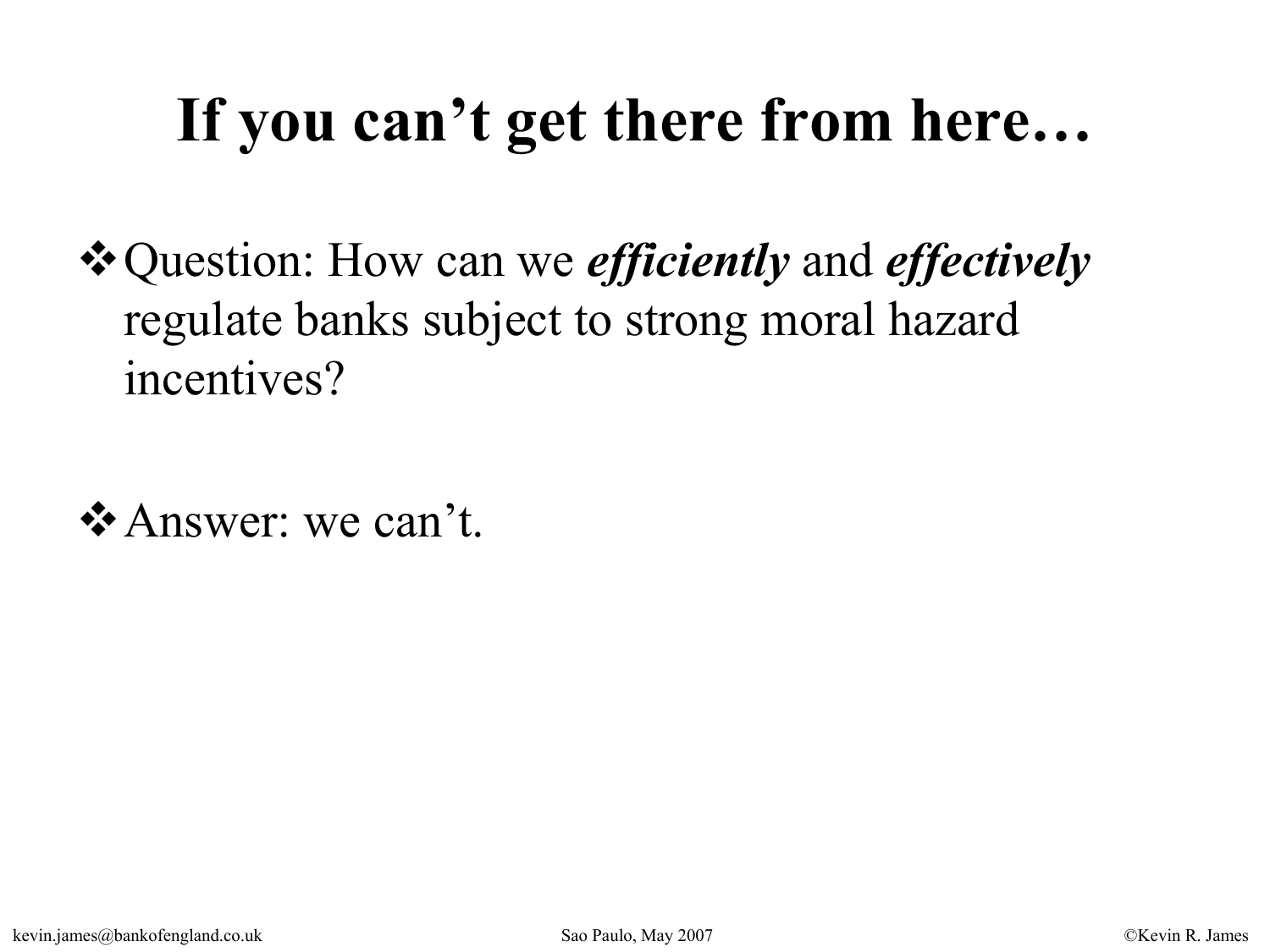### **…Let's start from somewhere else!**

 $\cdot \cdot$  If we can't be sure of our ability to prevent banks from acting upon their natural (given the current structure) moral hazard incentives…

**❖** ... Let's transform the incentives themselves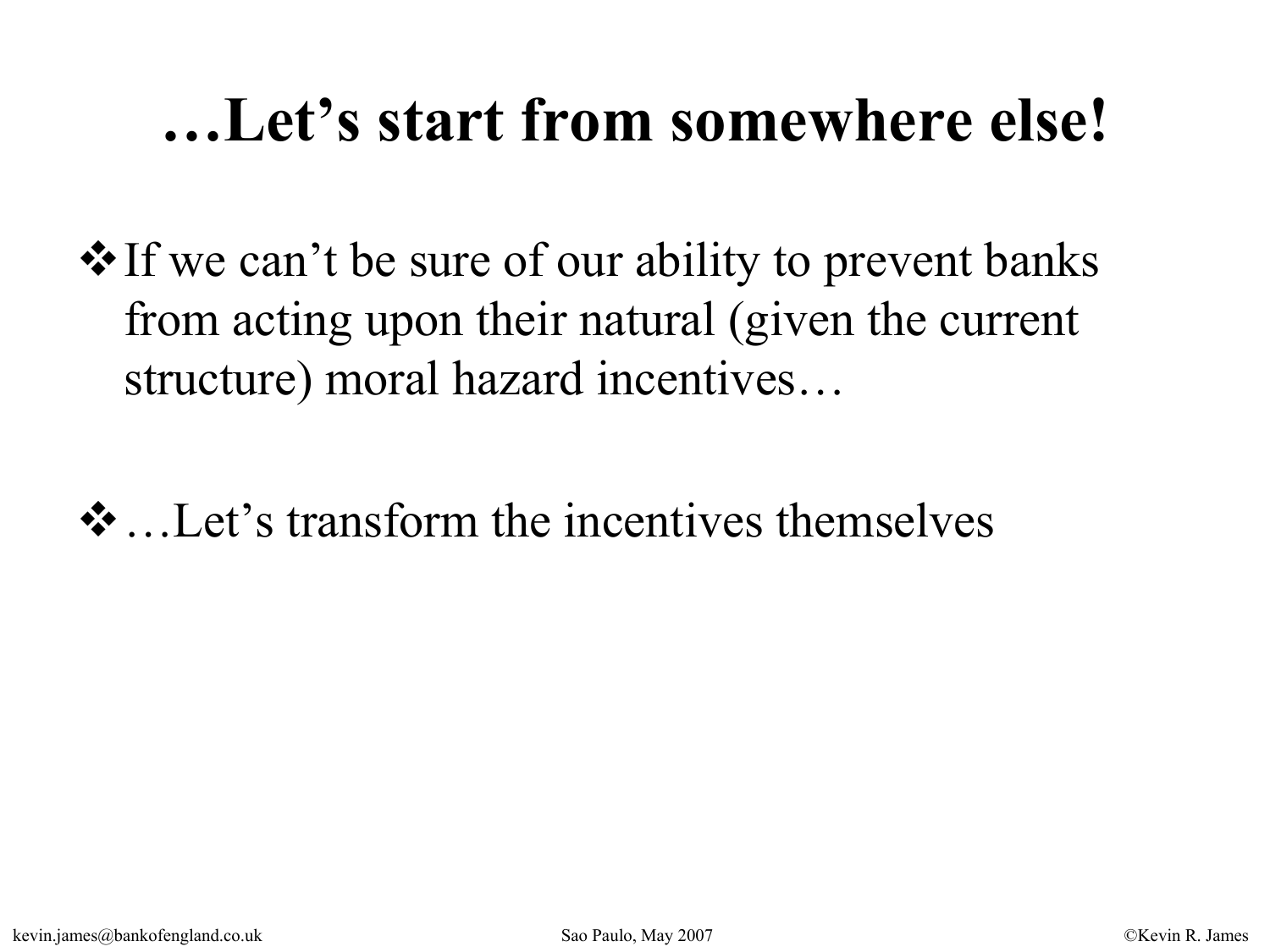### **Narrow Banking**

The moral hazard problem exists because banks can invest in more or less anything with depositor cash

So, let's eliminate the problem by requiring a bank to depositor wealth in only safe assets

 $\triangle$  If depositor wealth can only go into safe assets, then there is no moral hazard problem

\* A bank that can act in this way is a "Narrow Bank"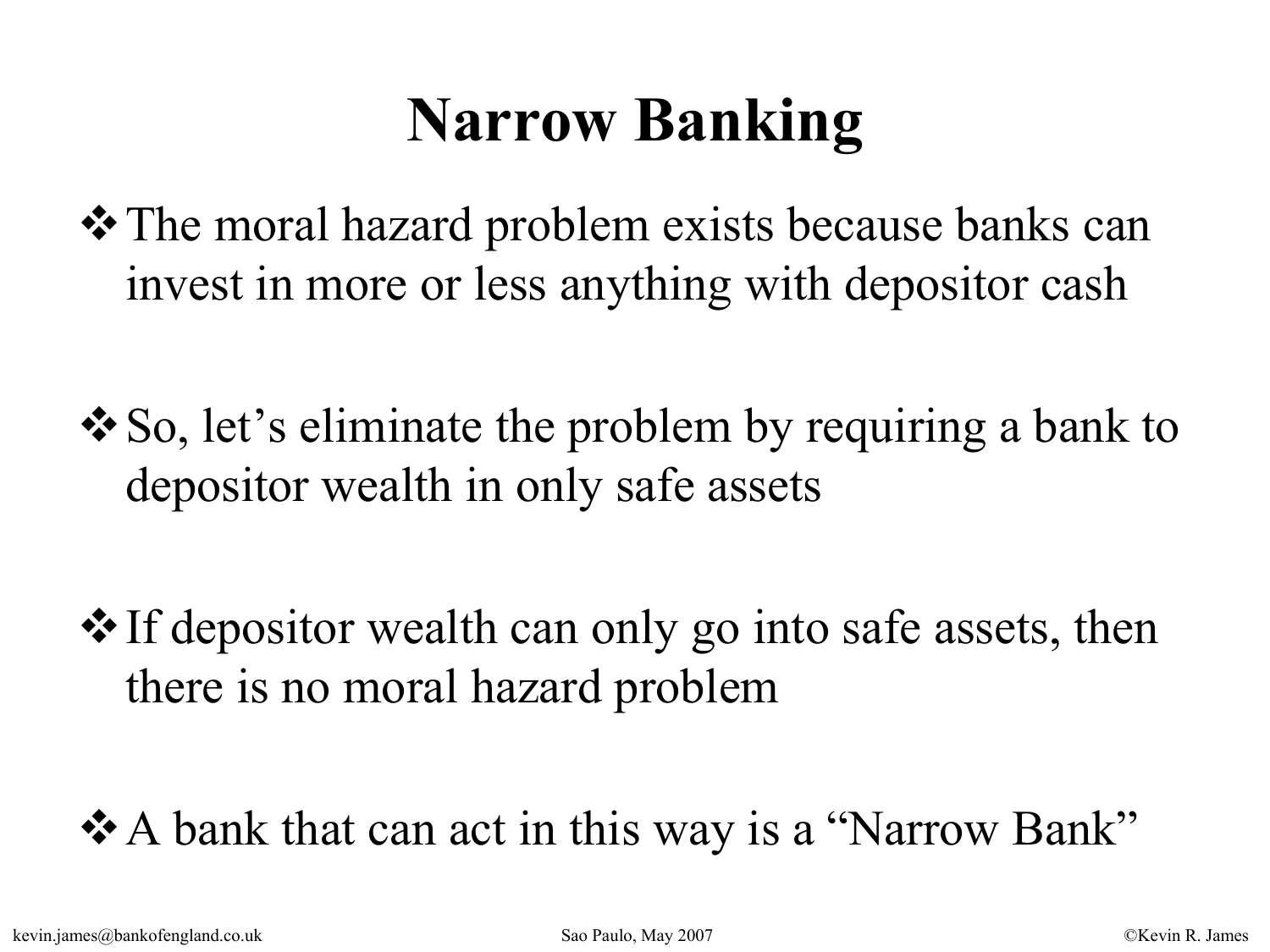### **Finance Houses**

- $\cdot$  **If banks invest in only safe assets, then other** institutions—Finance Houses—must arise to invest in risky projects
- These institutions will raise their capital on domestic and international financial markets
- Shareholders will then have the right incentives to monitor them, so there will be no need for intrusive supervision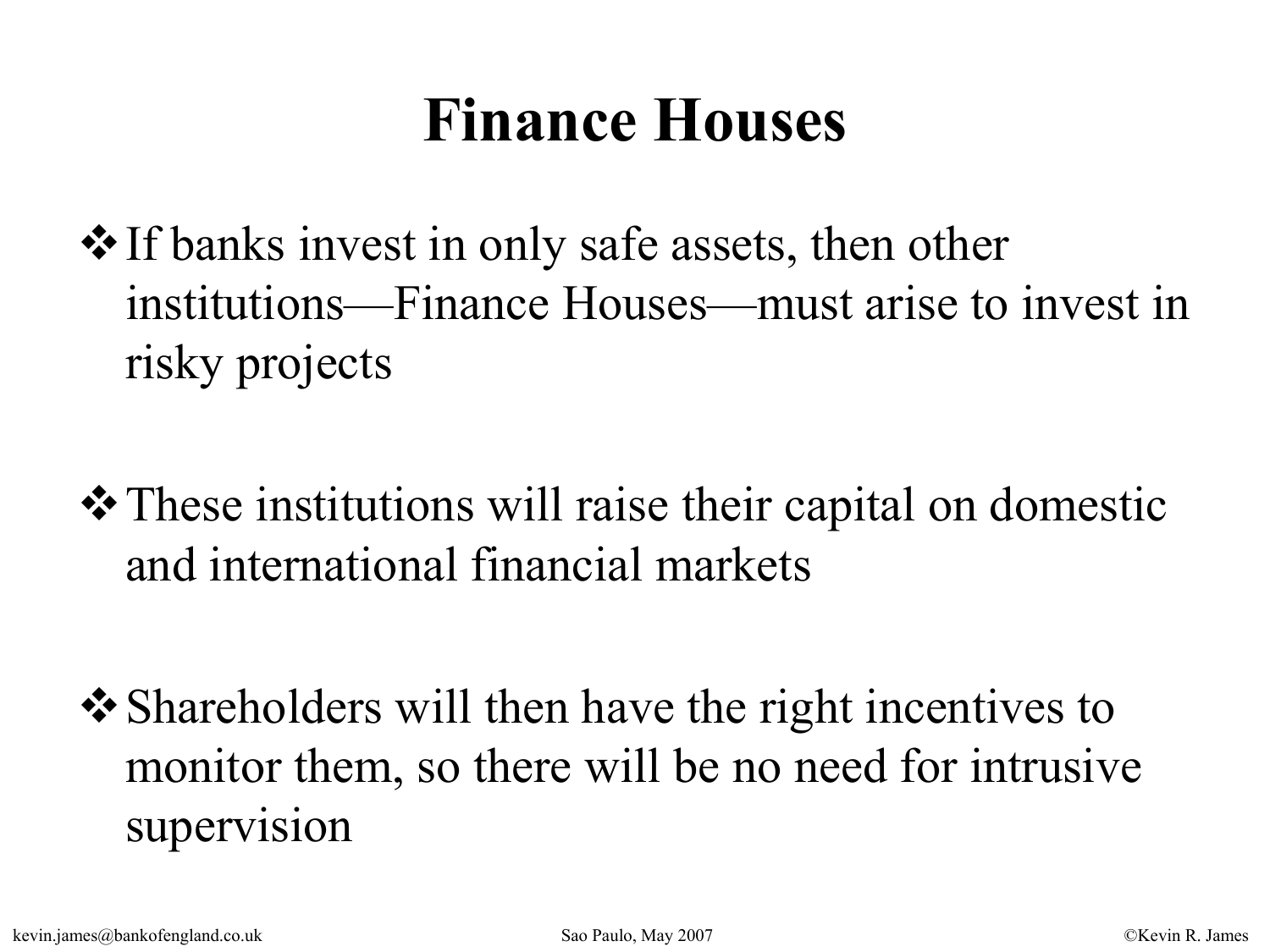### **The Advantages**

#### **☆ Narrow Banks**

- Provide liquidity services (as banks do now)
- No moral hazard problem
- Reduced chance that a financial crisis wipes out people's savings

#### $\triangle$ **Finance Houses**

- Provide investment services
- No temptation/ability to gamble with depositor wealth
- Suppliers of capital (with the right incentives) monitor the institutions
- So, no need for (ineffective and inefficient) government supervision, reduced chance of a financial crisis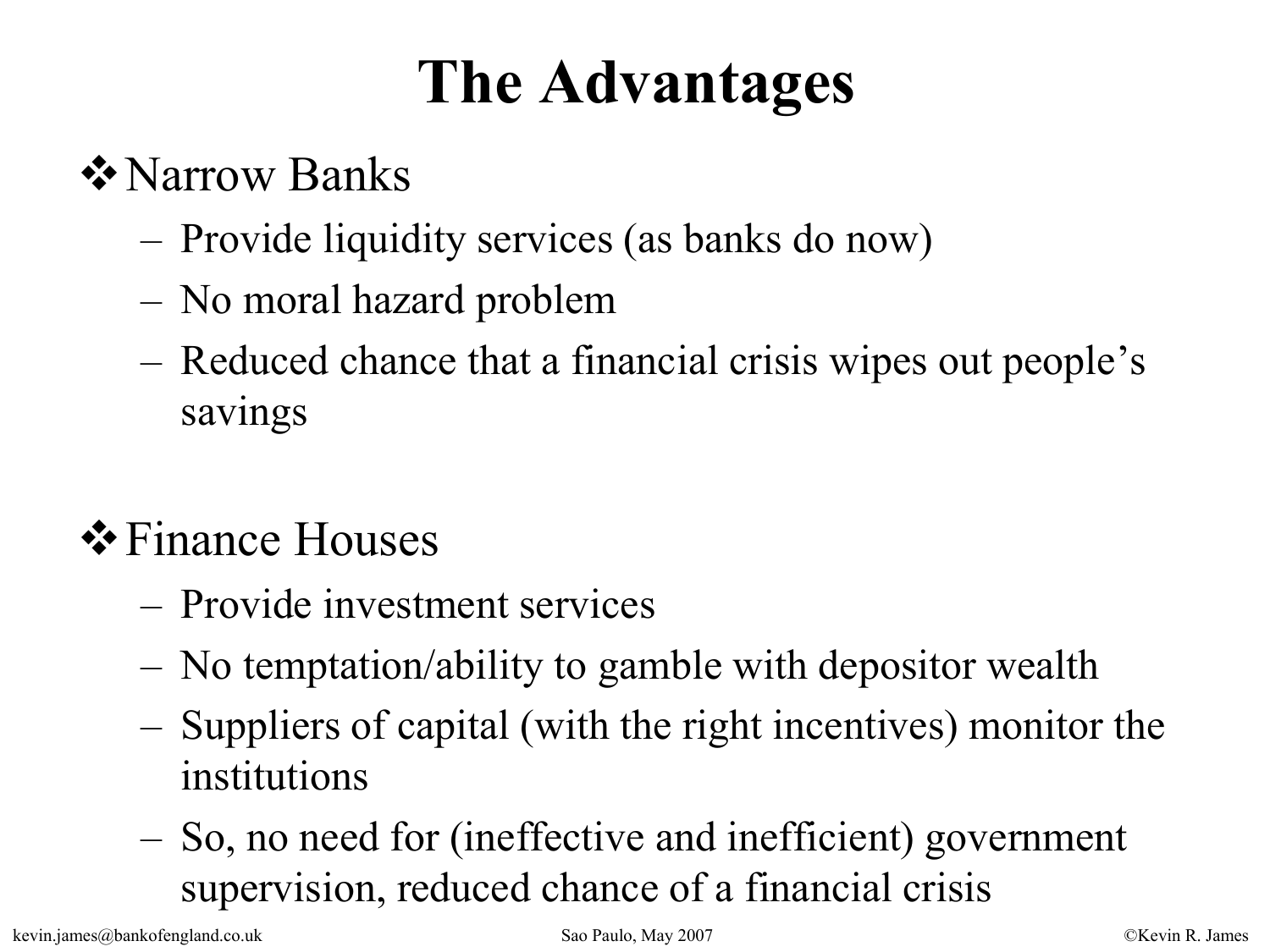### **The Classic Narrow BankPapers**

 $\triangle$  **The case for narrow banks has been put forth by** 

- -Litan [1987]
- -Pierce [1991]
- -Bryan [1991]

**\*** Here I am interested in the idea of narrow banking rather than the nature of the optimal narrow bank

> -See Kobayakawa and Nakamura [2000] for a comparative analysis of the proposals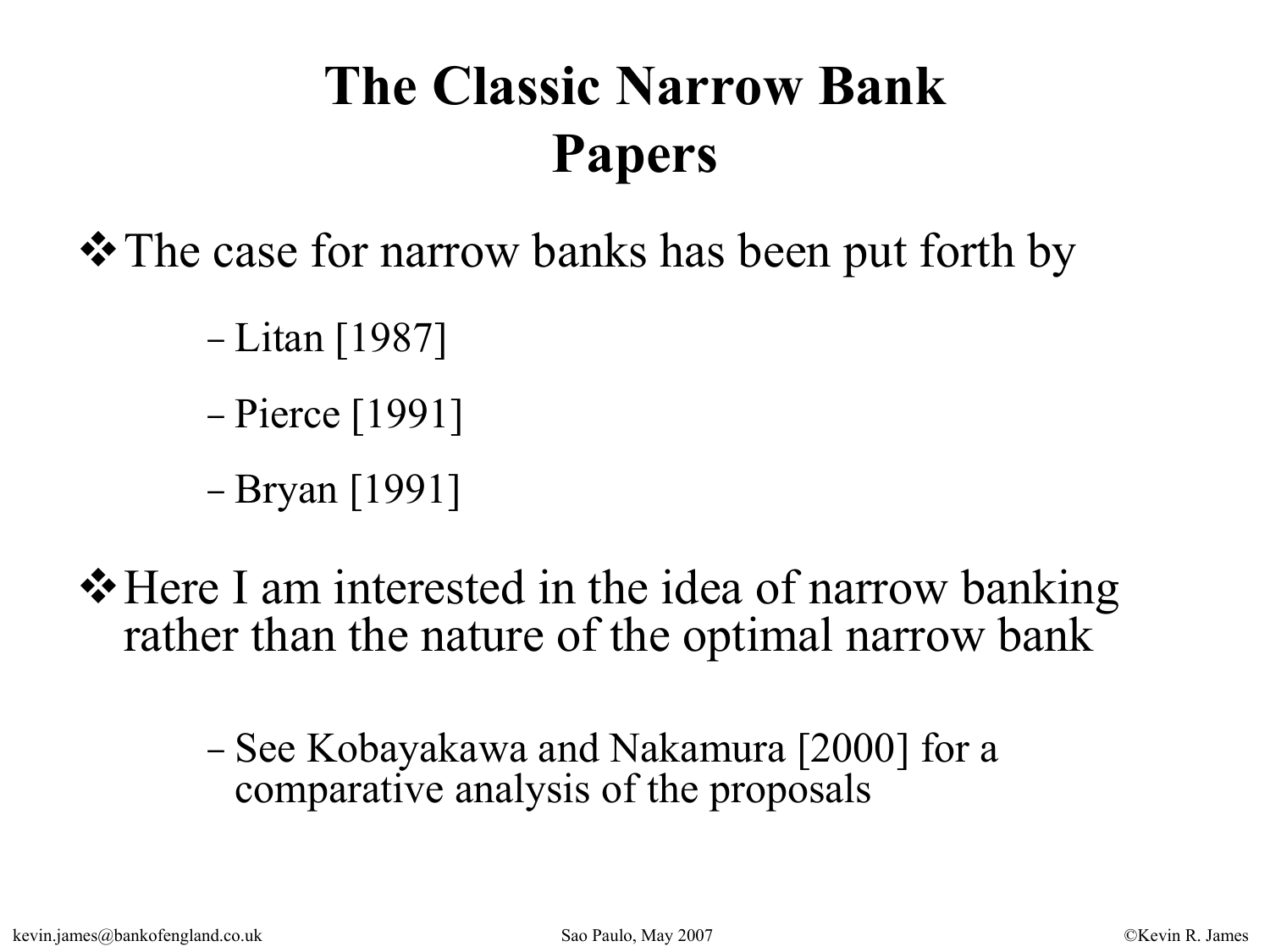### *Narrow Banks: The Critiques*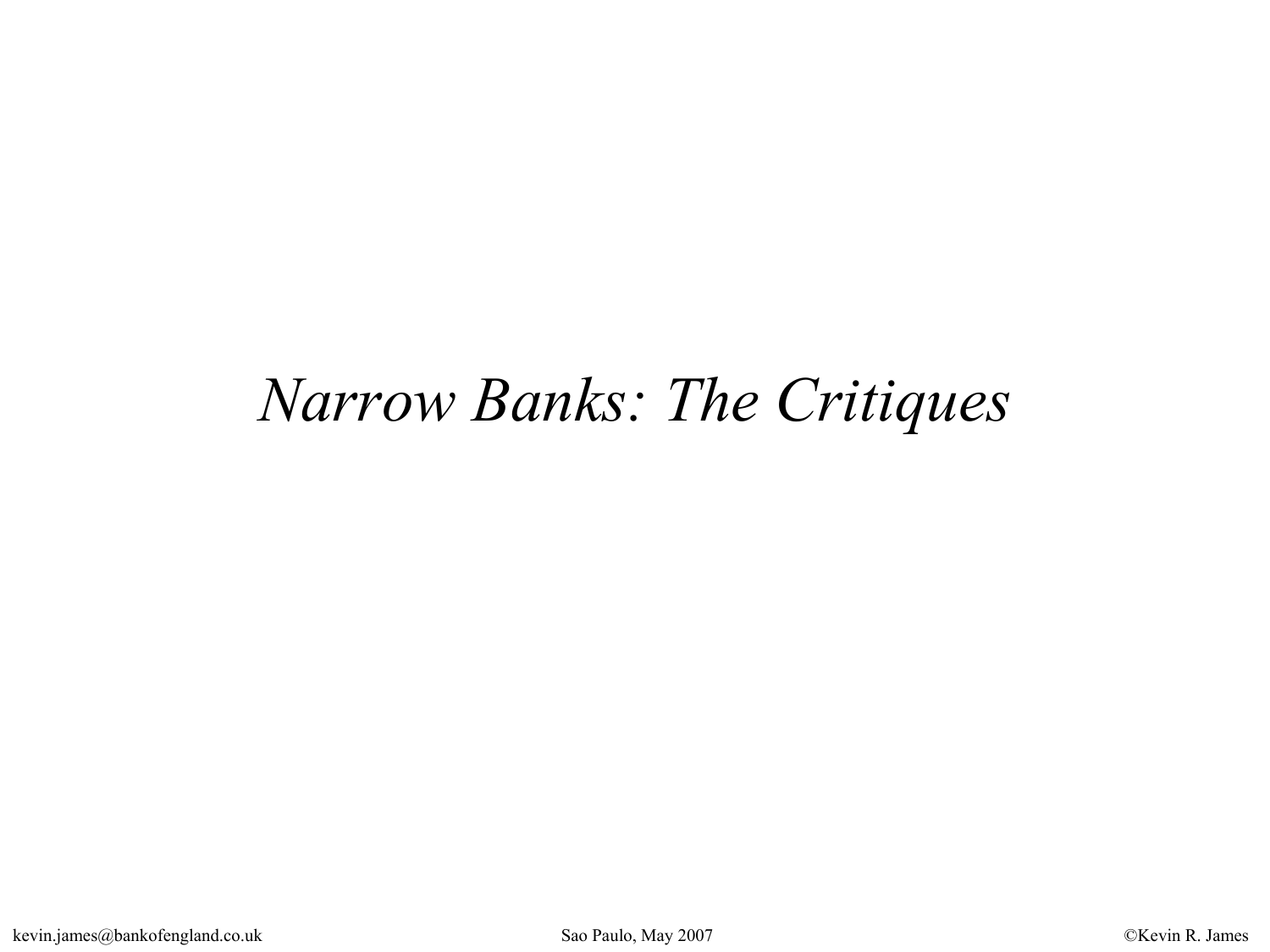## **The Triple Threat**

#### $\diamond$  Narrow banks are not practical

- –The pool of safe assets is too small to back narrow banks
- – The world pool of liquid savings is too small to support finance houses (or: investment must be financed from local deposits)

#### ❖ Narrow banks are not efficient

– Narrow banking destroys a key liquidity provision externality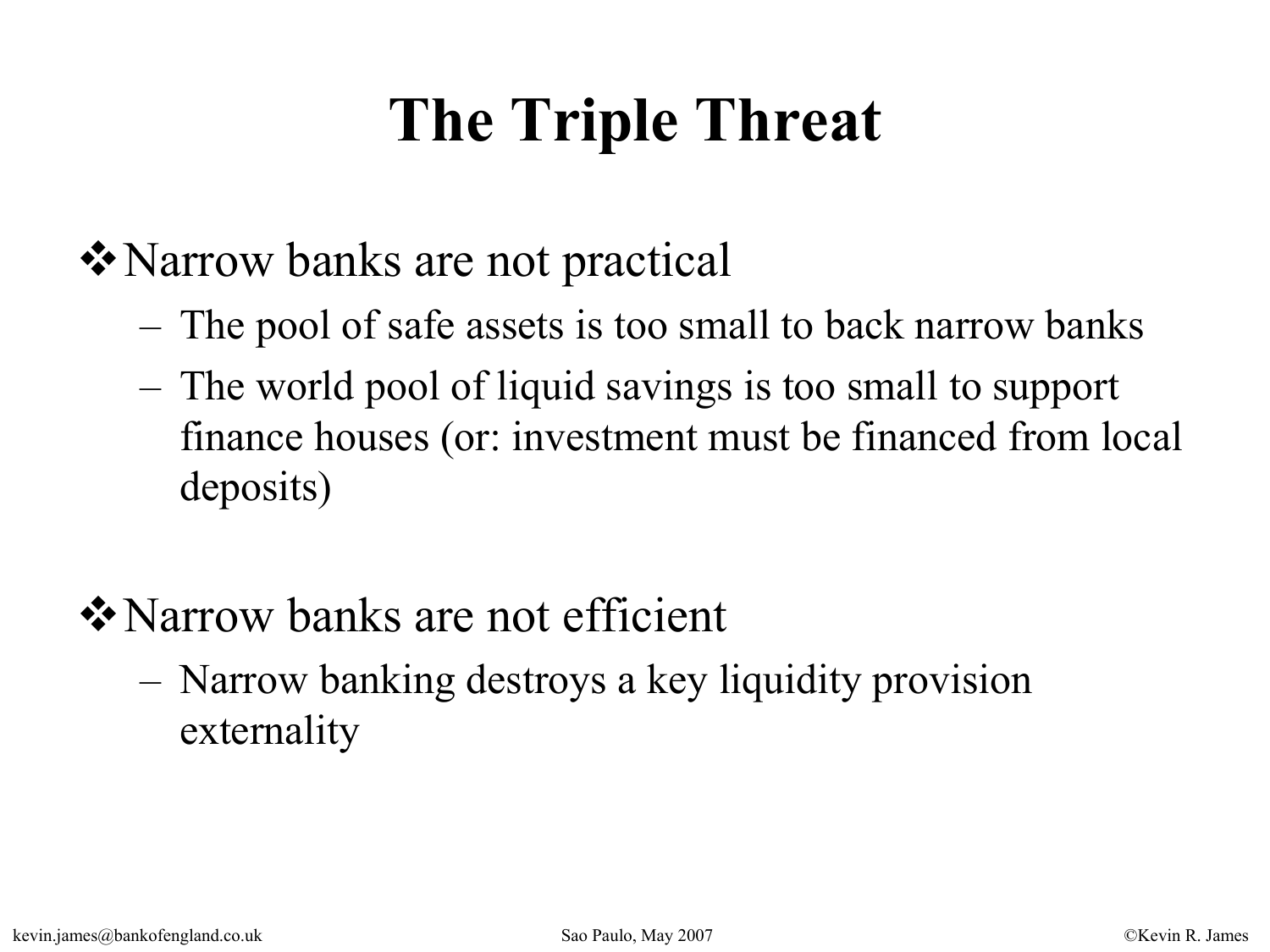### *Narrow banks have nowhere to invest deposits*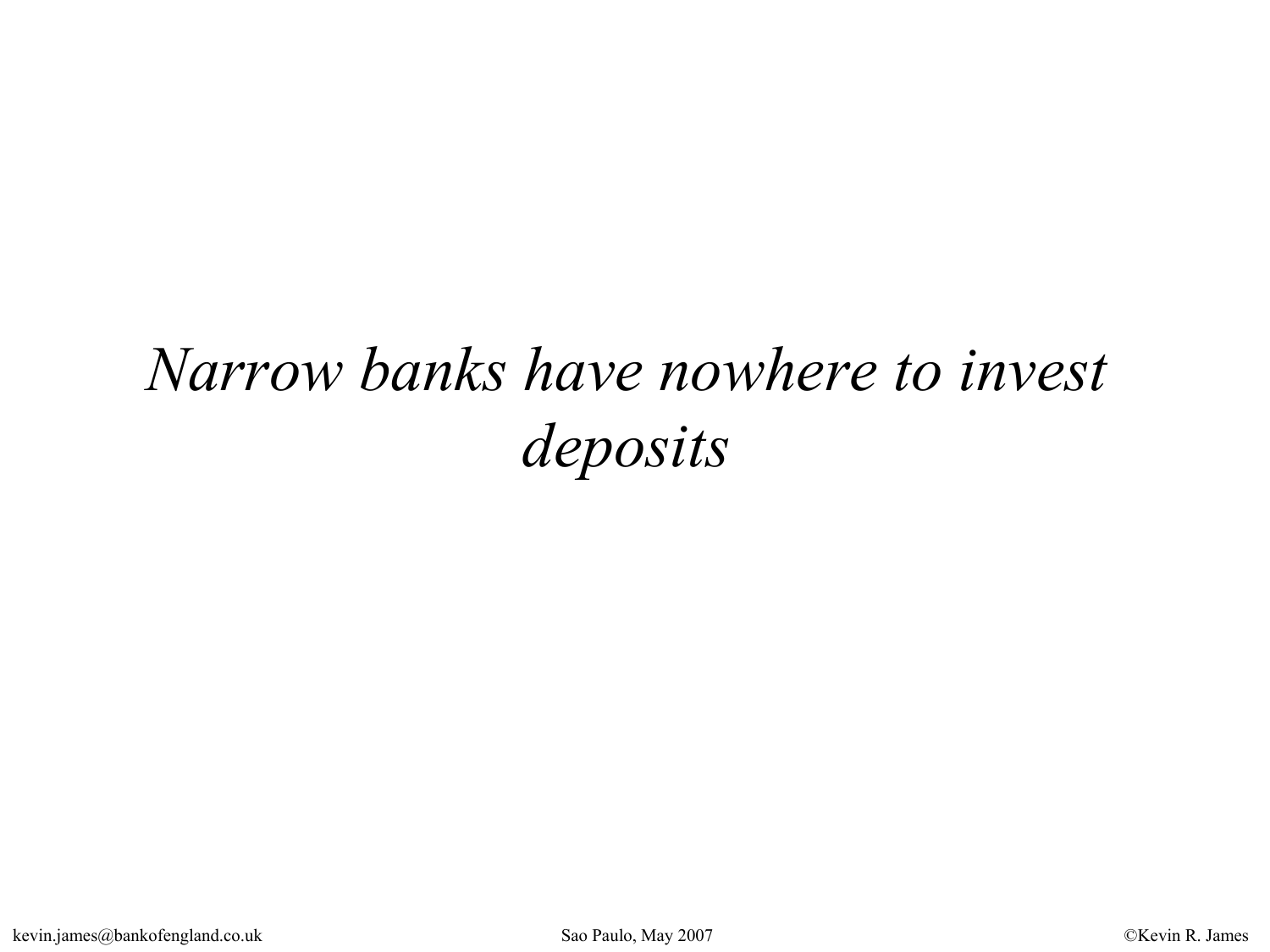### **Can Narrow Banks provide liquidity services?**

#### What will narrow-banks invest in?

- A leading candidate is Money Market Mutual Funds
	- Assets: commercial paper, government securities
- Miles (2001) investigated the properties of MMMF's, and found that they stable liquidity provision both to depositors and to the commercial paper market
	- "Can Money Market Mutual Funds Provide Sufficient Liquidity to Replace Deposit Insurance?", *J. of Economics and Finance 25, Fall 2001*

#### Thus, narrow banking will work on the narrow bank side

kevin.james@bankofengland.co.uk Sao Paulo, May 2007 ©Kevin R. James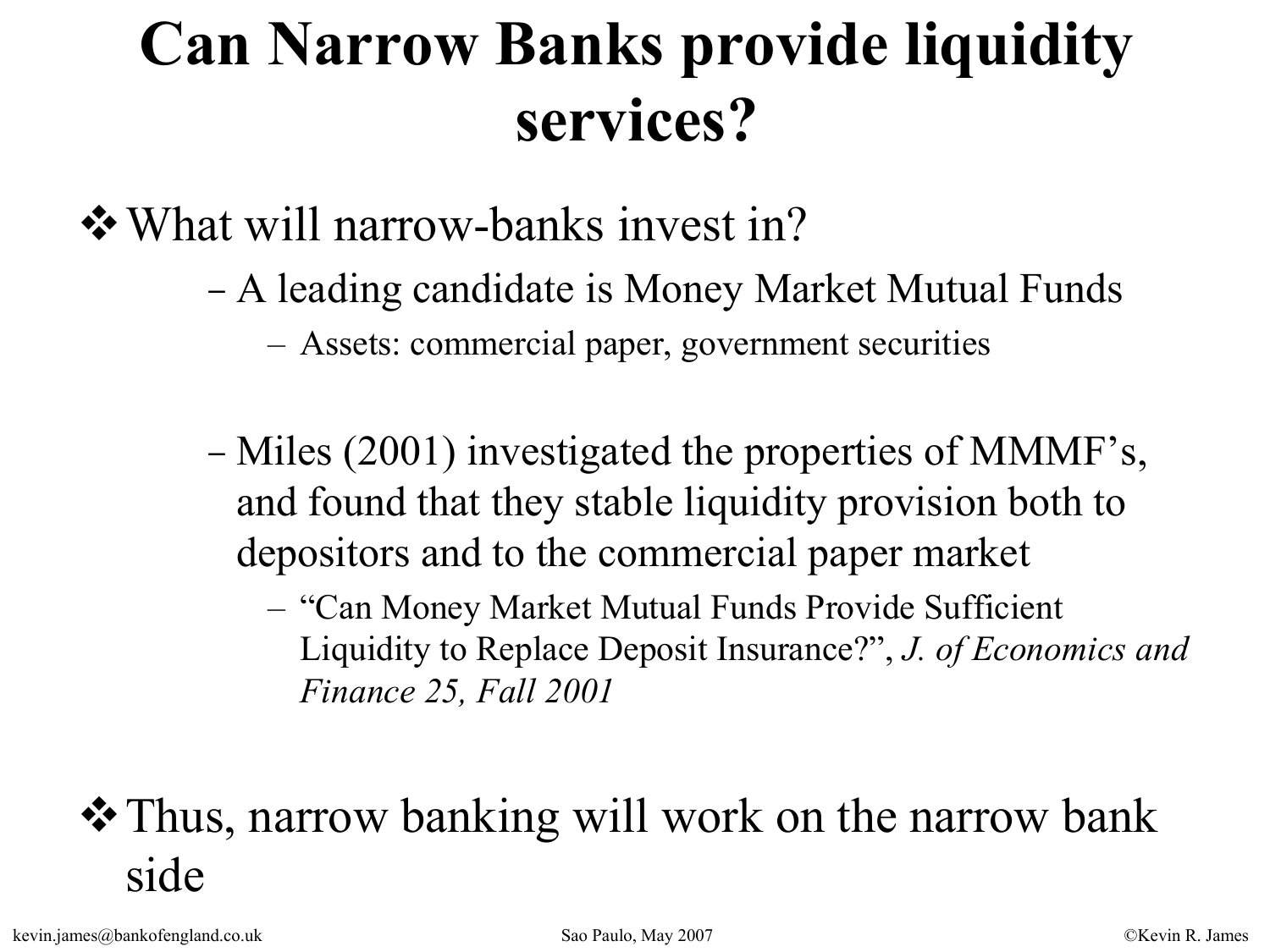### *The world pool of liquid savings is too small to sustain finance houses*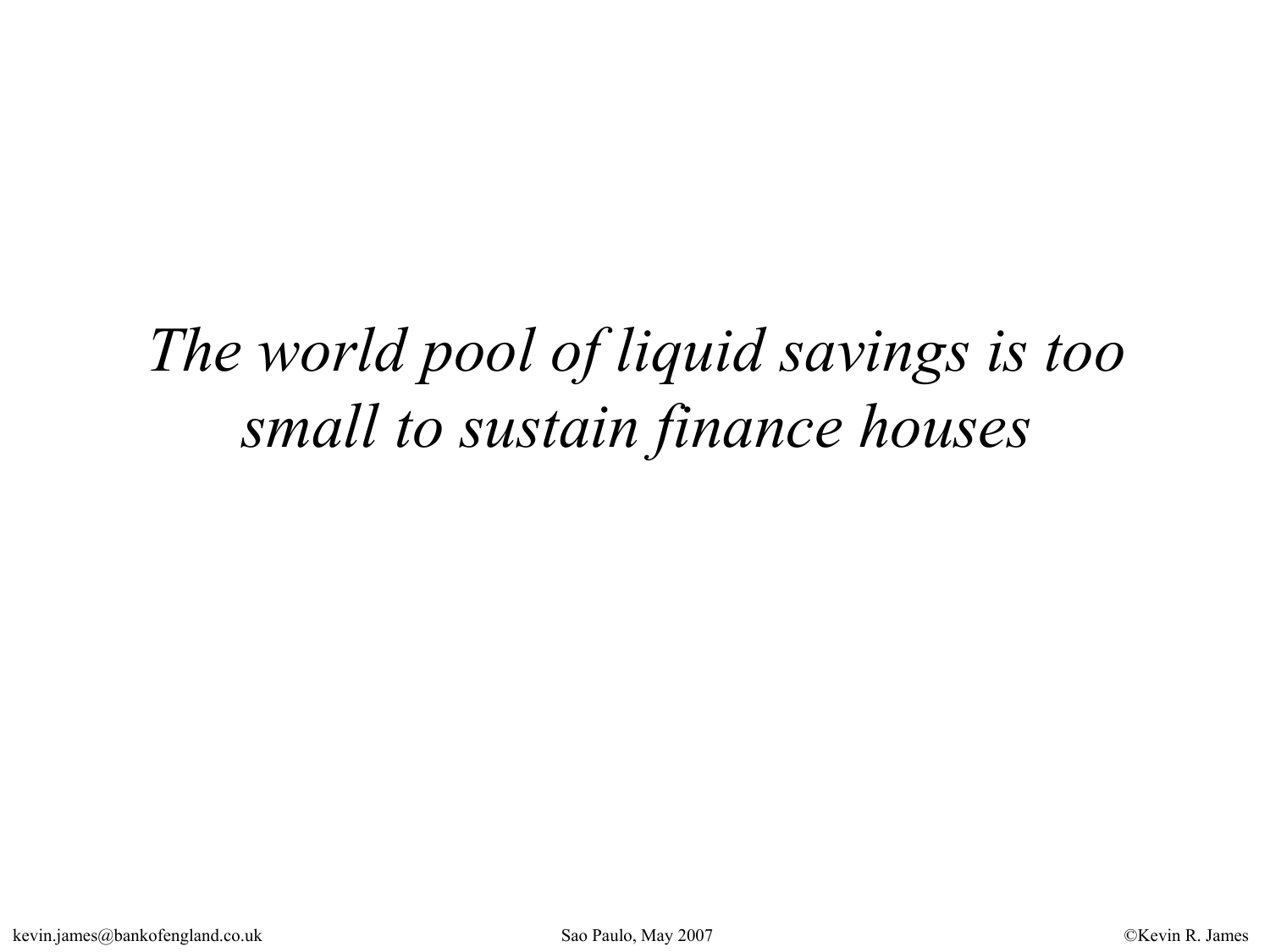### **The Savings Glut**

- Far from facing a shortage of liquid savings to invest, the world is suffering from a lack of good investment opportunities
	- – Rajan, "Is There a Global Shortage of Fixed Assets?", *IMF Speech, 1 December 2006*
- Thus, intermediaries with access to good projects in sound economies should have no trouble attracting the funds they need to finance the projects

### **V**•In other words, investment need *not* be financed from domestic savings

kevin.james@bankofengland.co.uk Sao Paulo, May 2007 ©Kevin R. James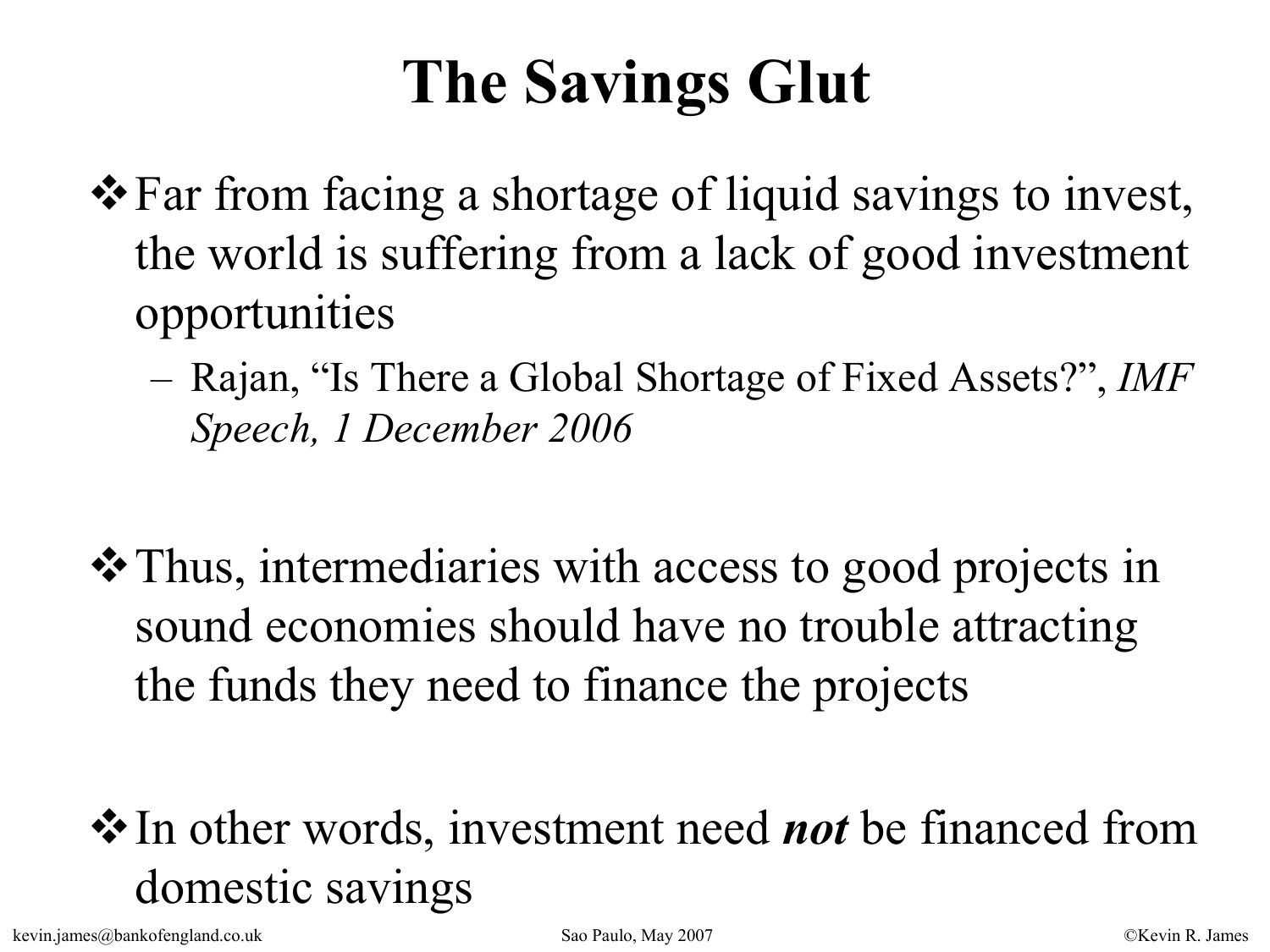### **If you build it, they will come**

Net position of credit institutions in Ireland vis-a-vis Irish residents



Source: Patrick Honohan, "Small Countries Coping with EMU: The Case of Ireland"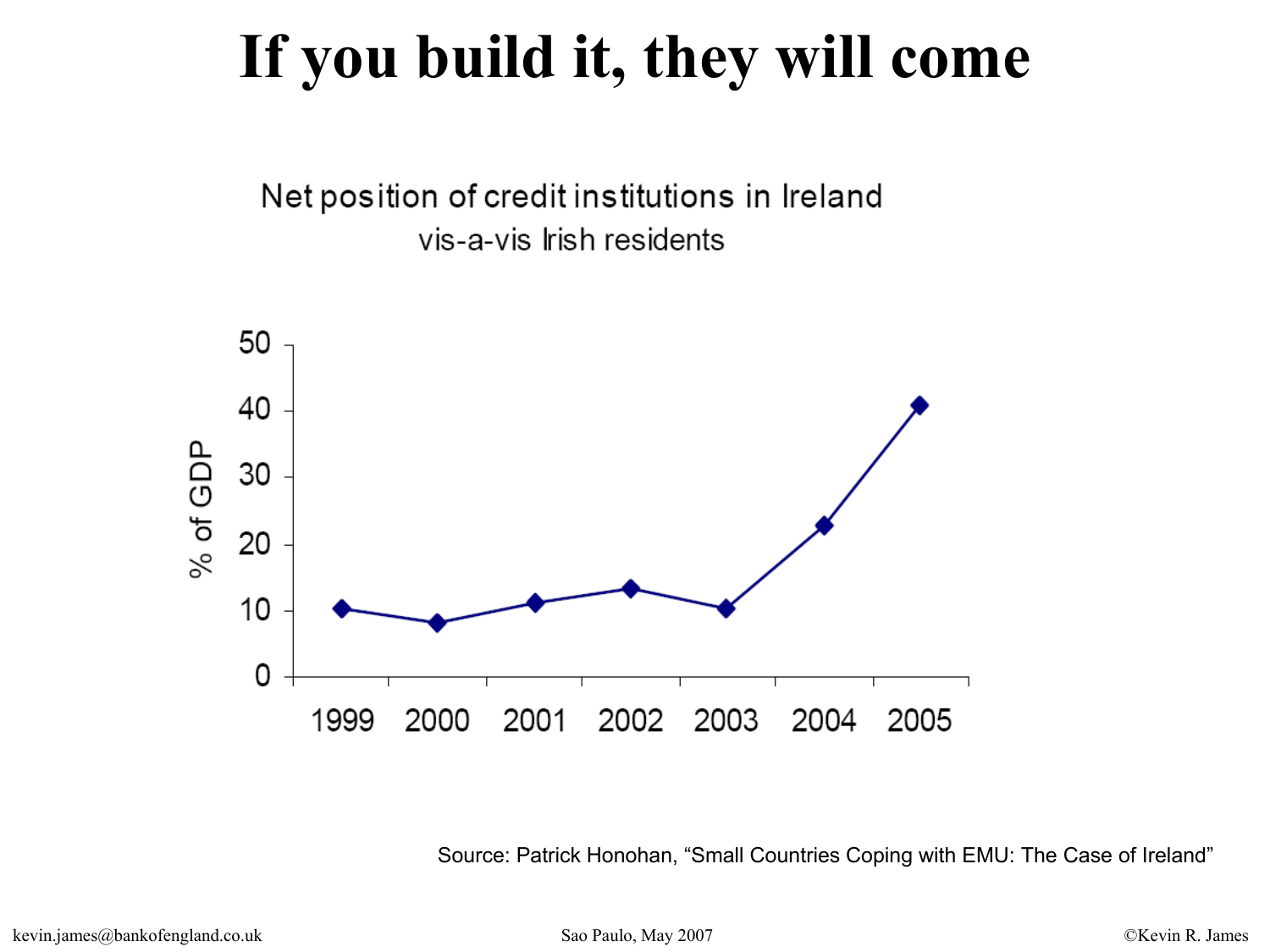### *Kashyap, Rajan, and Stein: Scarce Liquidity and Wide Banks*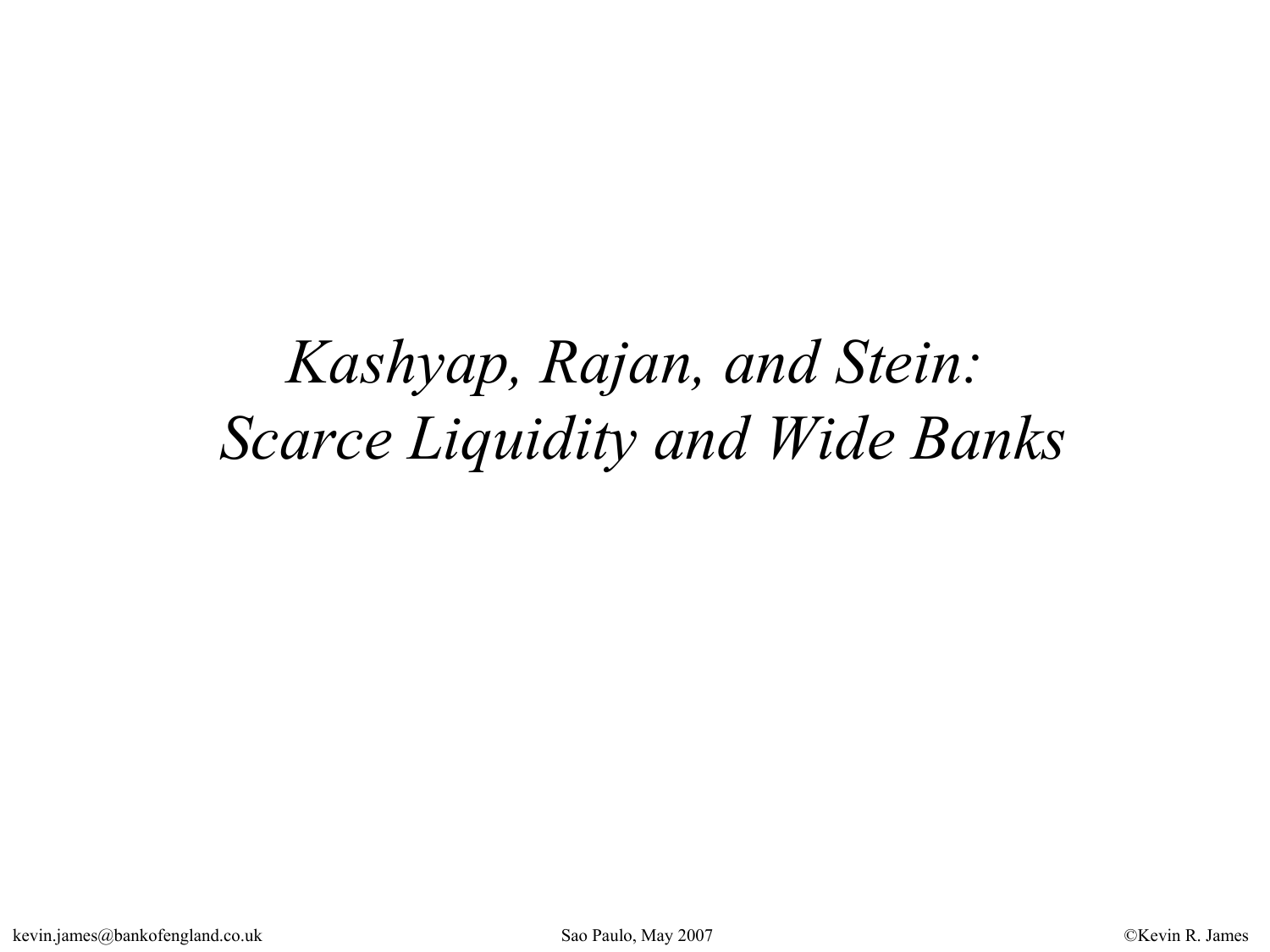## **Economies of Scope in Liquidity Provision**

\* Kashyap, Rajan, and Stein argue that the two sides of a wide bank are really in the same business, viz., that of supplying liquidity

> ¾Depositors: Draw down demand deposits to meet liquidity needs

¾Borrowers: Draw down lines of credit to meet liquidity needs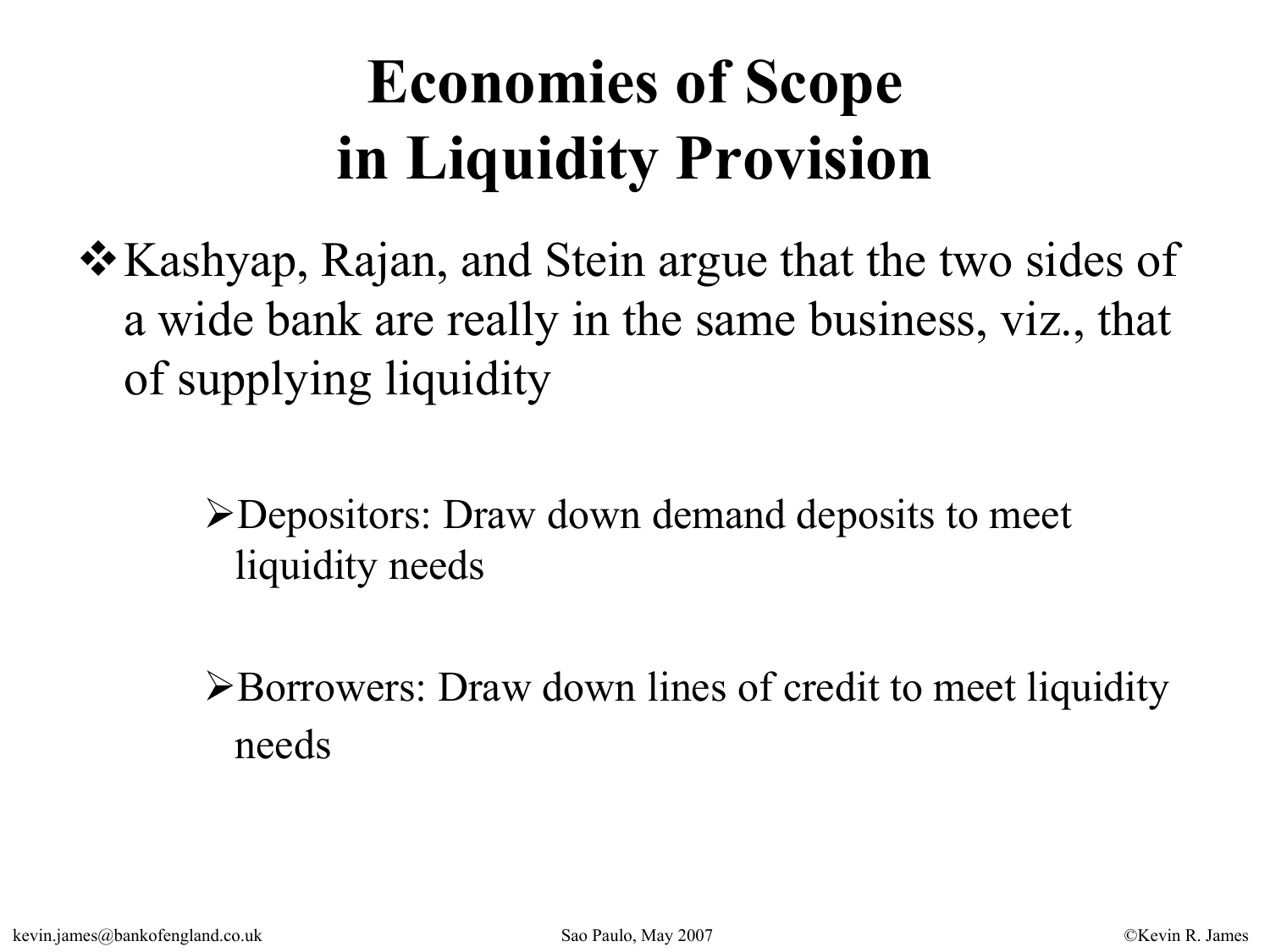- ◆ In order to meet this (stochastic) demand, banks must keep a supply of liquid assets on hand
- **\*** If the depositor and borrower demands for liquidity are not perfectly correlated, then a single bank offering liquidity services to both types of customers can meet both demands with a smaller pool of (costly) liquid assets

**\*** Hence, wide banks enjoy a natural economy of scope

 Kashyap, Rajan, and Stein, "Banks as Liquidity Providers: An Explanation for the Coexistance of Lending and Deposit Taking", JF, 2002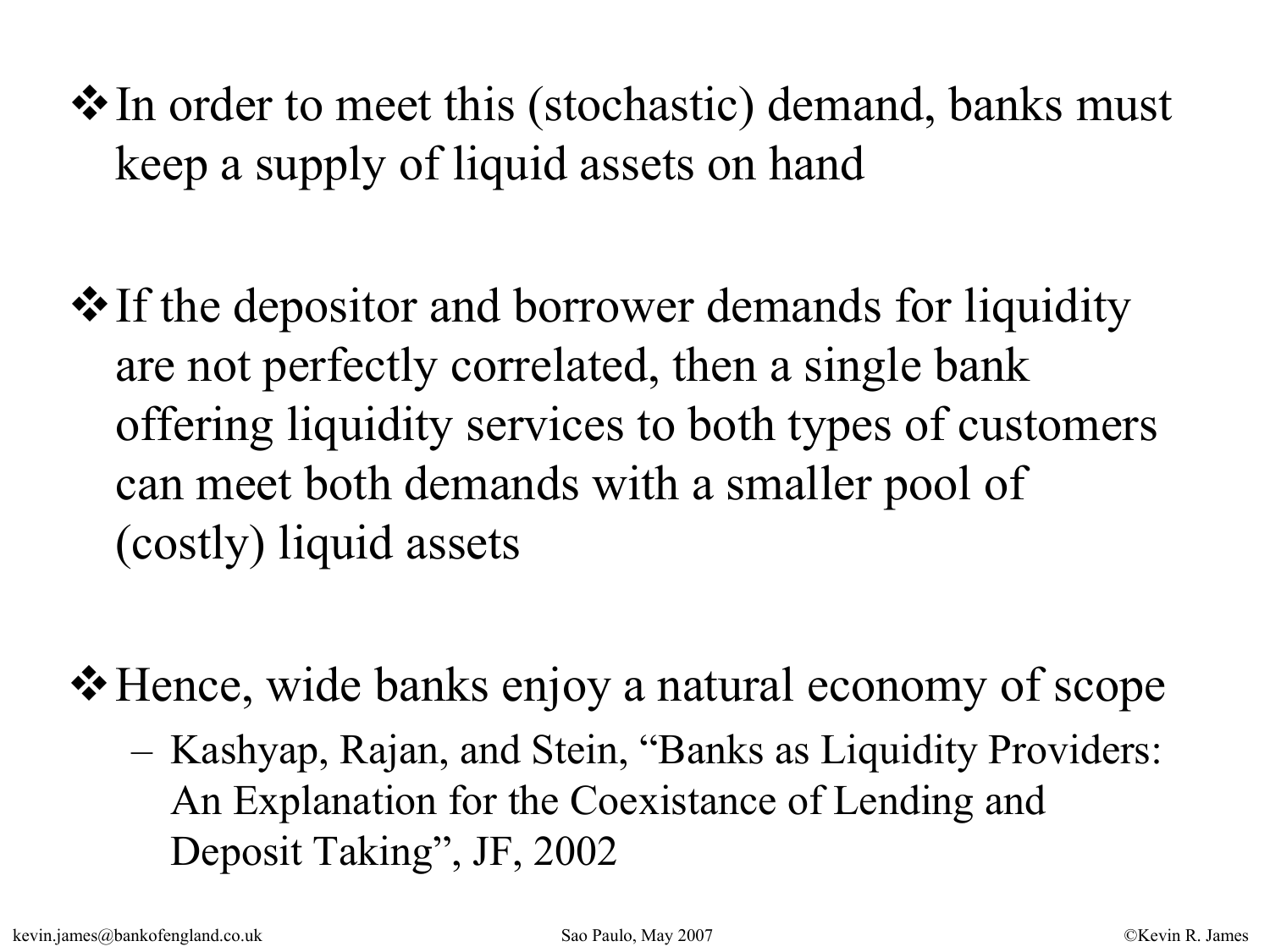### **Do banks in fact behave as if liquidity is costly?**

#### Chart 2

The ratio of maximum collateral used to maximum collateral posted



Source: MID payments database.

From James and Willison, "Collateral Posting Decisions in CHAPS Sterling", *Financial Stability Review*, December 2004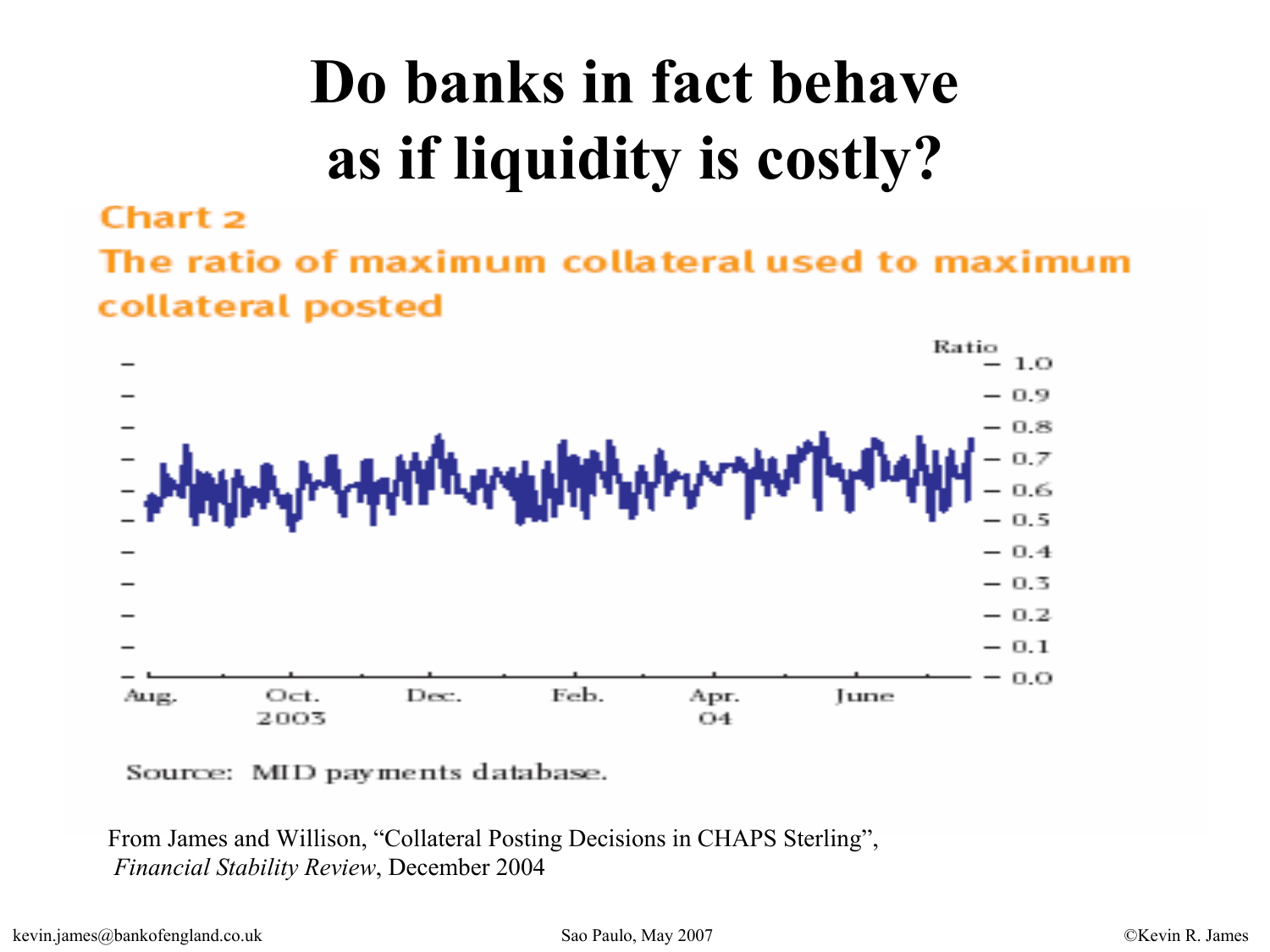#### Chart 3 Maximum collateral used and maximum collateral posted for CHAPS Sterling as a whole



From James and Willison, "Collateral Posting Decisions in CHAPS Sterling", *Financial Stability Review*, December 2004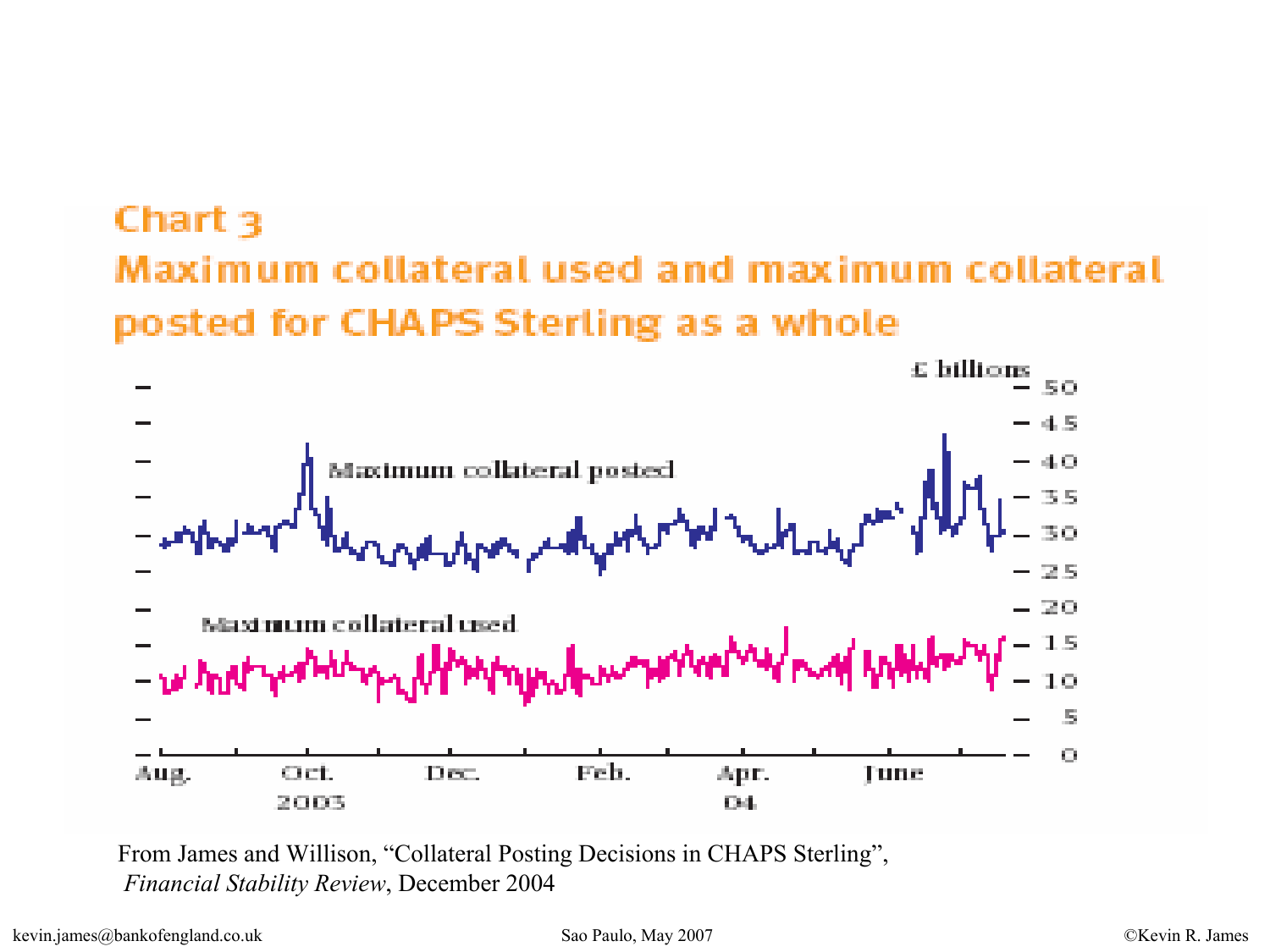## **Why don't banks economize on liquid asset holdings?**

Banks (at least in the UK) use an average of only about 60% of the liquidity they post in the payment system

#### **☆ Holding liquid assets is cheap**

– The gap between the secured lending (Repo) and unsecured lending (LIBOR) rates averages only about 7 basis points

 $\bullet$  So, banks are willing to hold liquid assets on their balance sheets on the off chance they may need them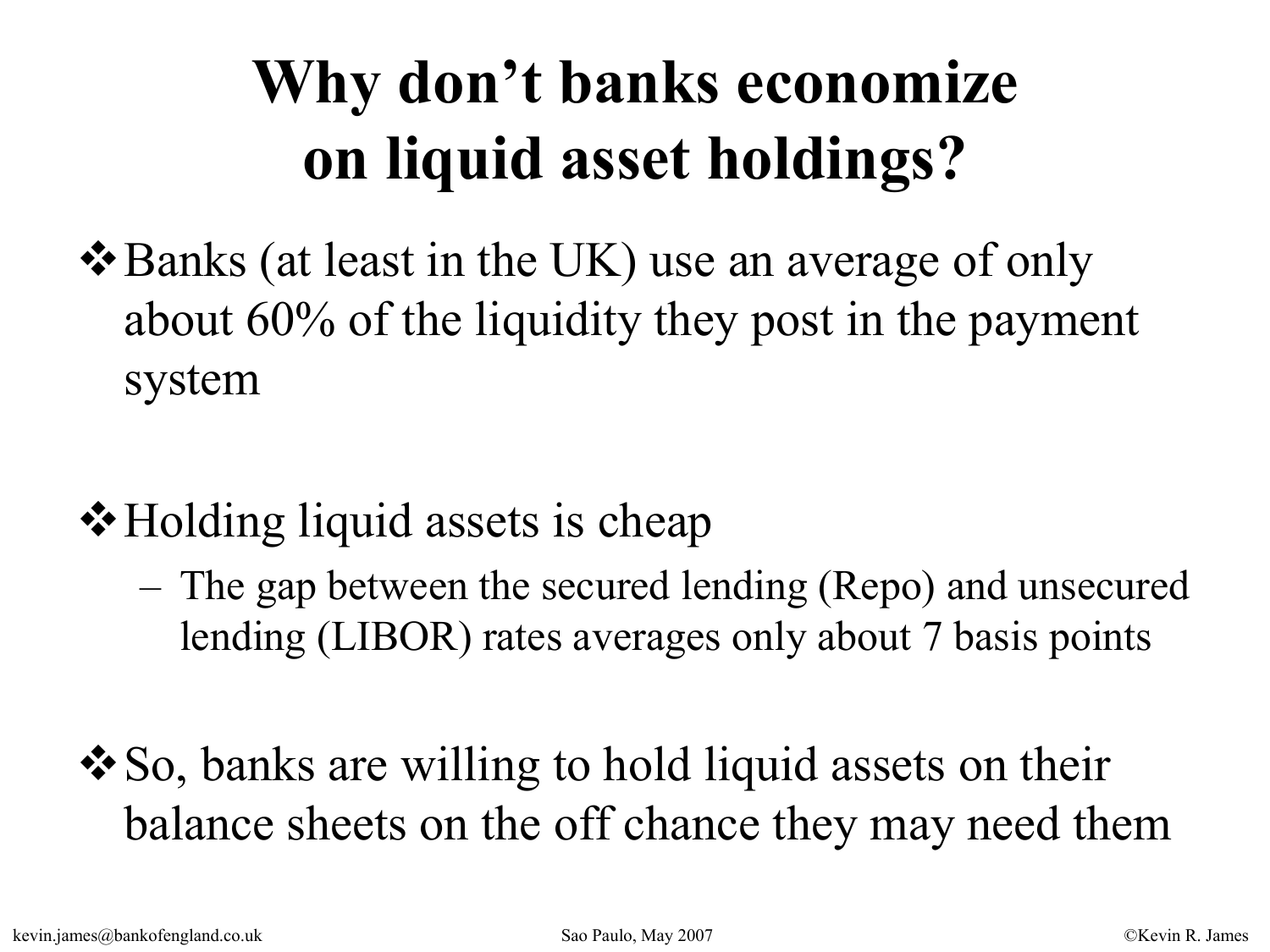### **The provision of liquidity as an economy of scope**

Since banks do not behave as if providing liquidity is costly, the empirical magnitude of the liquidity economy of scope can not be very big

Hence, this economy of scope probably does not explain why banks look the way the do…

•  $\bullet$  ... Nor does it constitute an argument against narrow banks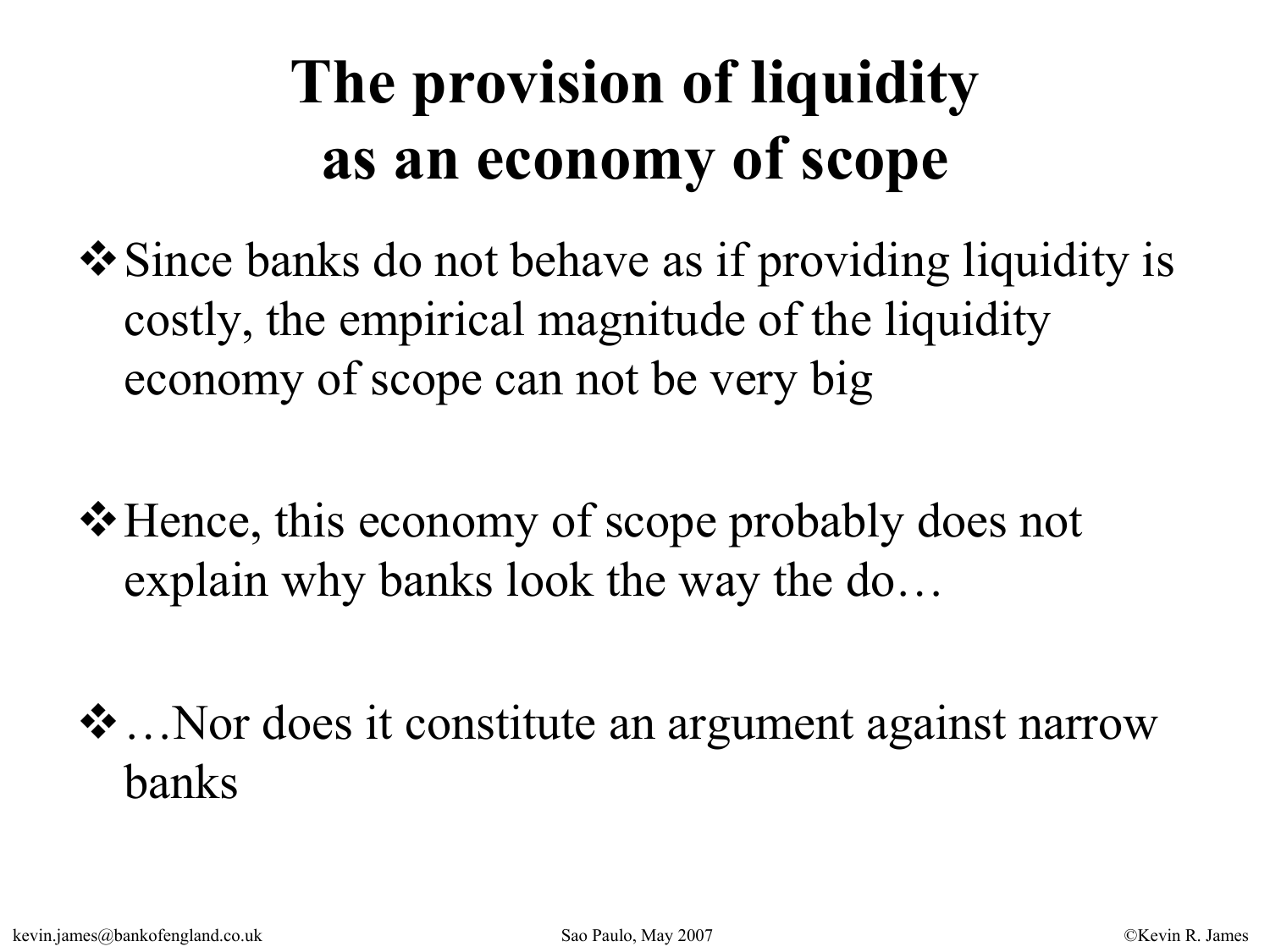### **III. Conclusion**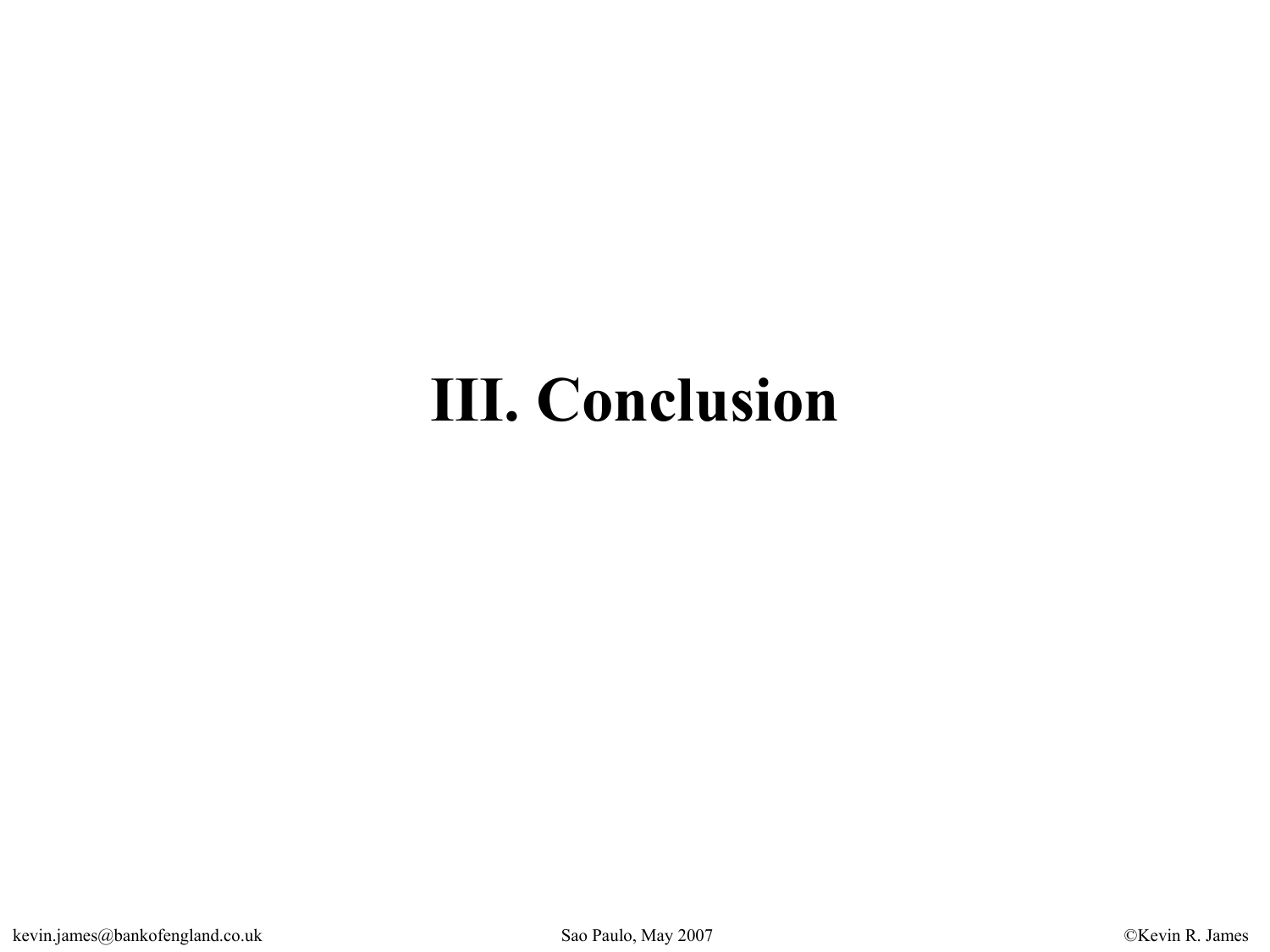### **Keep your eye on the ball!**

 $\triangle$  **Banks that lend out depositor wealth (especially** insured depositor wealth) are inevitably subject to strong moral hazard incentives

❖ Since banks can resist everything but temptation...

…We supervise them (ineffectively) to prevent them from acting upon those incentives